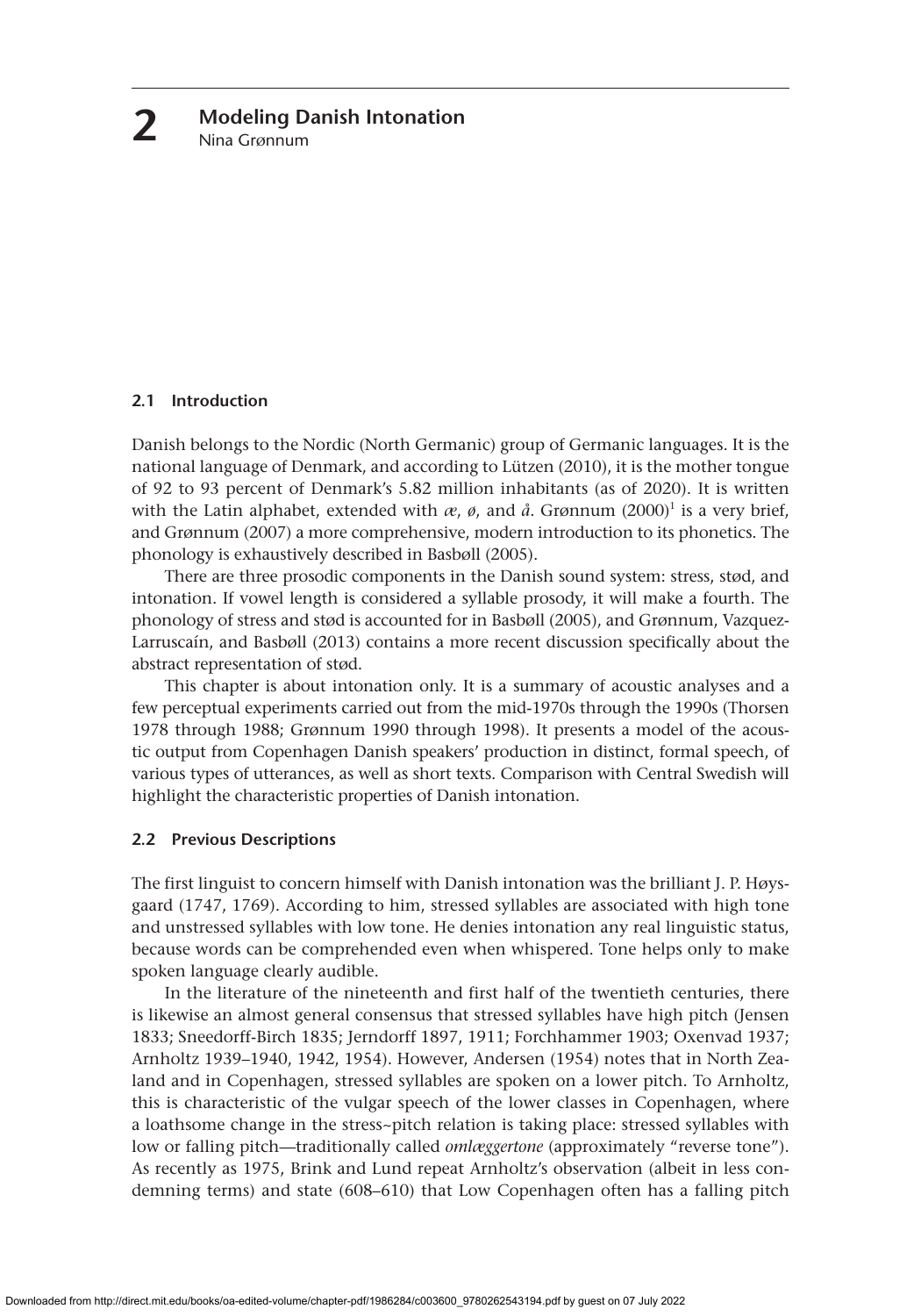movement where High Copenhagen has a rising pitch, and vice versa, Low Copenhagen rises where High Copenhagen falls. Jerndorff (1897) observes that the degree of relative prominence on each stressed syllable correlates directly with its pitch height. The more weight a word is given, the higher the pitch of its stressed syllable. But he added that highlighting of a stressed syllable can be achieved by lowering the preceding unstressed syllable as well.

There are also scattered remarks about sentence modality and tone. Statements are falling and/or end low, and questions are rising and/or end high—or at least they are not falling (Bloch 1805; Mikkelsen 1894; Jerndorff 1897; Forchhammer 1903; Oxenvad 1937, Hjelmslev 1954). In Hjelmslev's (1951) terminology, there are two modulations: one falling and one nonfalling. He notes specifically that these modulations cannot be partitioned into smaller structural domains. Jerndorff (1911) takes issue with the rule for declamation (in schools, lecture halls, churches, and on the stage) that questions must end in a final rise through the unstressed syllables. Other languages may do so, but Danish does not, and he ascribes the role of *carrier of intonation* to the stressed syllables only. Arnholtz (1954) likewise states that in the Danish standard language, it seems that the stressed syllables carry the speech melody, the unstressed syllables being subordinate to the pitch pattern established by the stressed ones.

In unpublished lecture notes from seminars in 1946 and 1947 about Danish speech rhythm and melody, Eli Fischer-Jørgensen makes the same assertion about stressed syllables being the carriers of the speech melody. She discusses at some length the possible criteria for delimiting Danish utterances into stress groups, particularly the problem of assigning the boundaries between them.

Until the 1970s, the only comprehensive accounts of Danish prosody were Otto Jespersen's *Fonetik* (1897–1899, chapters 25 and 26), excerpts of which are found in his *Modersmålets Fonetik* (1934, chapters 13–16), and Alf Bo's monograph *Tonegangen i Dansk Rigsmål* (1933). Jespersen (1897–1899) talks about the law of termination: a low tone or fall in pitch is employed when we are through and want to finish, while a rise to a higher pitch indicates the nonfinished, nonterminal. Bo establishes rules of intonation mainly by impressionistic observation of his own speech. Questions have rising intonation, but the magnitude of the rise in questions varies. Questions with no lexical or syntactic information about their interrogative status are the most rising; questions with word order inversion or interrogative particle less so and may approach declaratives.

Thus, the general picture that emerges from the Danish literature is one where stressed syllables are normally associated with relatively higher pitch than unstressed ones; intonation is carried by the stressed syllables; statements are associated with falling intonation and questions with rising intonation. It is not quite clear whether rises and falls are situated at the end of the utterance or whether they characterize the entire succession of stressed syllables. There are hints that intonation contour trends may be global, especially in some of the transcriptions, but there are also rather clear statements to the effect that only the last stressed syllable is affected.

# **2.3 Preliminaries**

The ultimate goal of prosodic theory or, in this case, intonation theory, would be a representation that in a psychologically real way faithfully models every aspect of speakers' and listeners' processing of intonation, including syllable and word tones, in spoken language in general. That is obviously not yet within reach. Settling for a more modest goal, intonation can be modeled from one of several specific vantage points: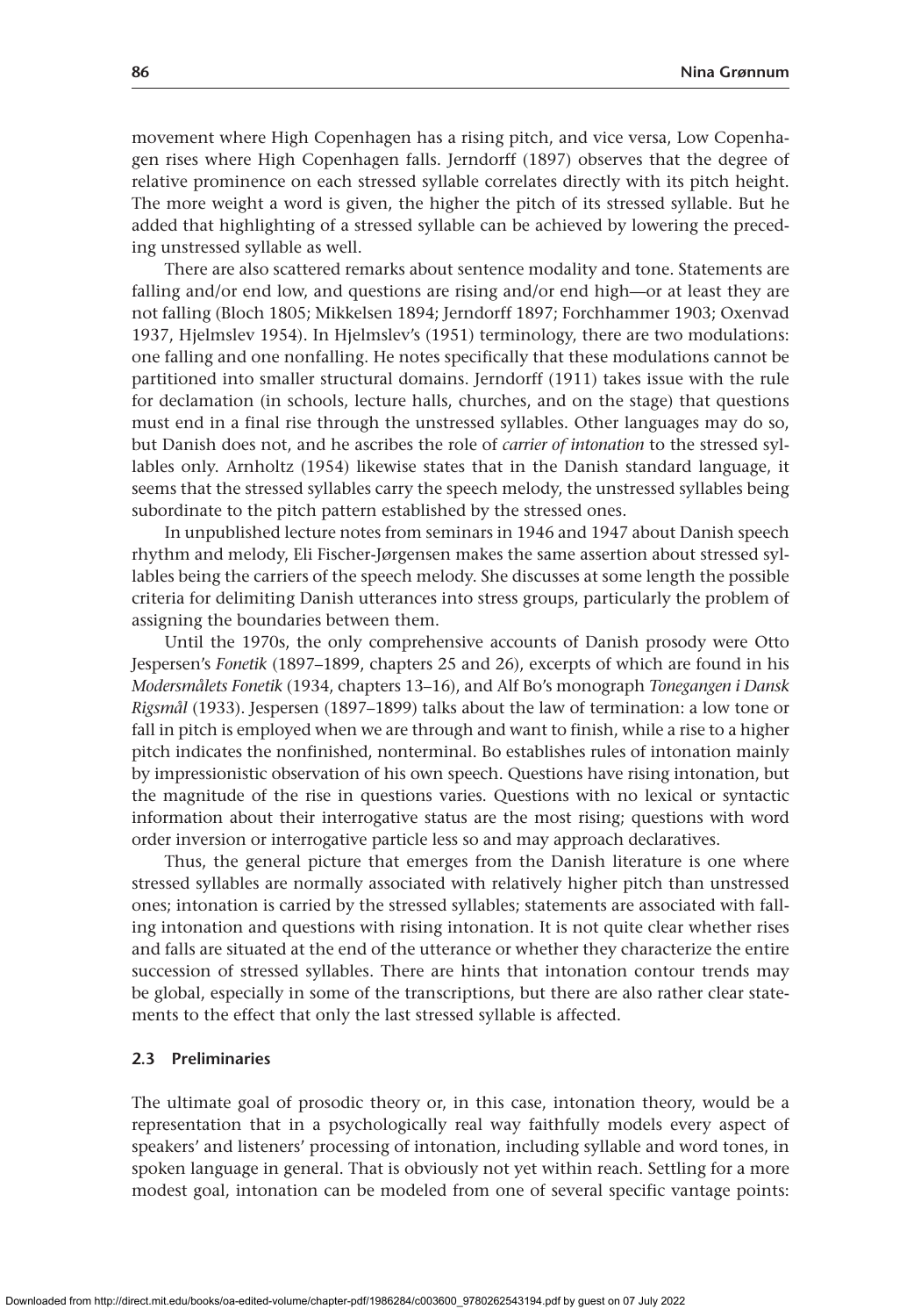as speakers' production or speakers' perception; or as input to synthetic speech, or as patterns for speech recognition—procedures that do not necessarily parallel human processes. Furthermore, speaker and listener processing may be modeled at different levels of abstraction. The first approximation, described in figure 2.10, models two components and their interaction in the production of short utterances in the formal speech of speakers of Copenhagen Danish, leaving out phenomena that typically are not under the speaker's voluntary control, that is, *microprosody*. The more elaborate edition of the model, in figure 2.13, expands the structural domain to longer and syntactically more complex utterances and short texts.

Ideally, a model of the production of Danish intonation is a representation that mediates between a stage upstream in the human production of linguistic utterances, where all the morphosyntactic and lexical information has been supplied and stress assigned to the appropriate syllables, and a stage downstream where significant intonational information is inserted. From this latter stage the phonetic fundamental frequency implementation can be derived by rule and converted to neural commands to drive the peripheral physiological production system or, alternatively, converted to commands to drive a speech synthesizer. Over the last couple of decades, it has become customary to call a representation that in this manner mediates between a less and a more concrete stage in the production of intonation *phonological*. Ladd (2008) contains a lucid discussion of the pros and cons of such a concept. However, if you want to avoid the obvious but obviously false—analogy to segmental phonology and its sequentially ordered and minimally contrastive units, then *symbolic representation* is perhaps a better concept.

#### **2.4 Danish Intonation**

It is customary to let "intonation" designate the linguistically relevant but nonlexical aspects of the *course of fundamental frequency* (or its perceptual correlate, the *pitch course*) through spoken utterances (see, e.g., Ladd 1996). Nonlexical leaves out syllable tones and word accents, but it also excludes the contribution to fundamental frequency (henceforth  $F_0$ ) that comes from stress. However, the stress~ $F_0$  relation is a salient property of Danish speech melody. Therefore, as long as the subject is Danish, which has neither syllable tones nor tonal word accents, let intonation designate the linguistically relevant aspects of  $F_0$  in spoken utterances, including  $F_0$  patterns associated with stress. "Linguistically relevant" excludes microprosodic effects, that is, the contribution from intrinsic  $F_0$  properties of segments and perturbations at segment boundaries. I take the core linguistic function of intonation to be to signal (i) prominence relations, (ii) prosodic boundaries between phrases and utterances, and (iii) utterance modality.

## **2.4.1 Empirical Investigations**

Empirical studies of Danish intonation were long in coming, even well after the appearance of suitable instrumentation for analysis. Intonation was considered difficult to approach, for reasons stated by Poul Andersen (1954, 310) [in my near verbatim translation]: "To give a general description of tonal, stress, and speech rate variations in the sentence is made difficult by the fact that these phenomena vary with the speaker's mood and emotional state, and it is very difficult to decide if we are dealing with, e.g., a neutral question or a surprised question, and, strictly speaking, there really is no such thing as a neutral intonation, since all speech is connected with some emotional state." In other words,  $F_0$  codes several types of information simultaneously—for example, the linguistic function, the affective state of the speaker, the speaker's age, gender, personal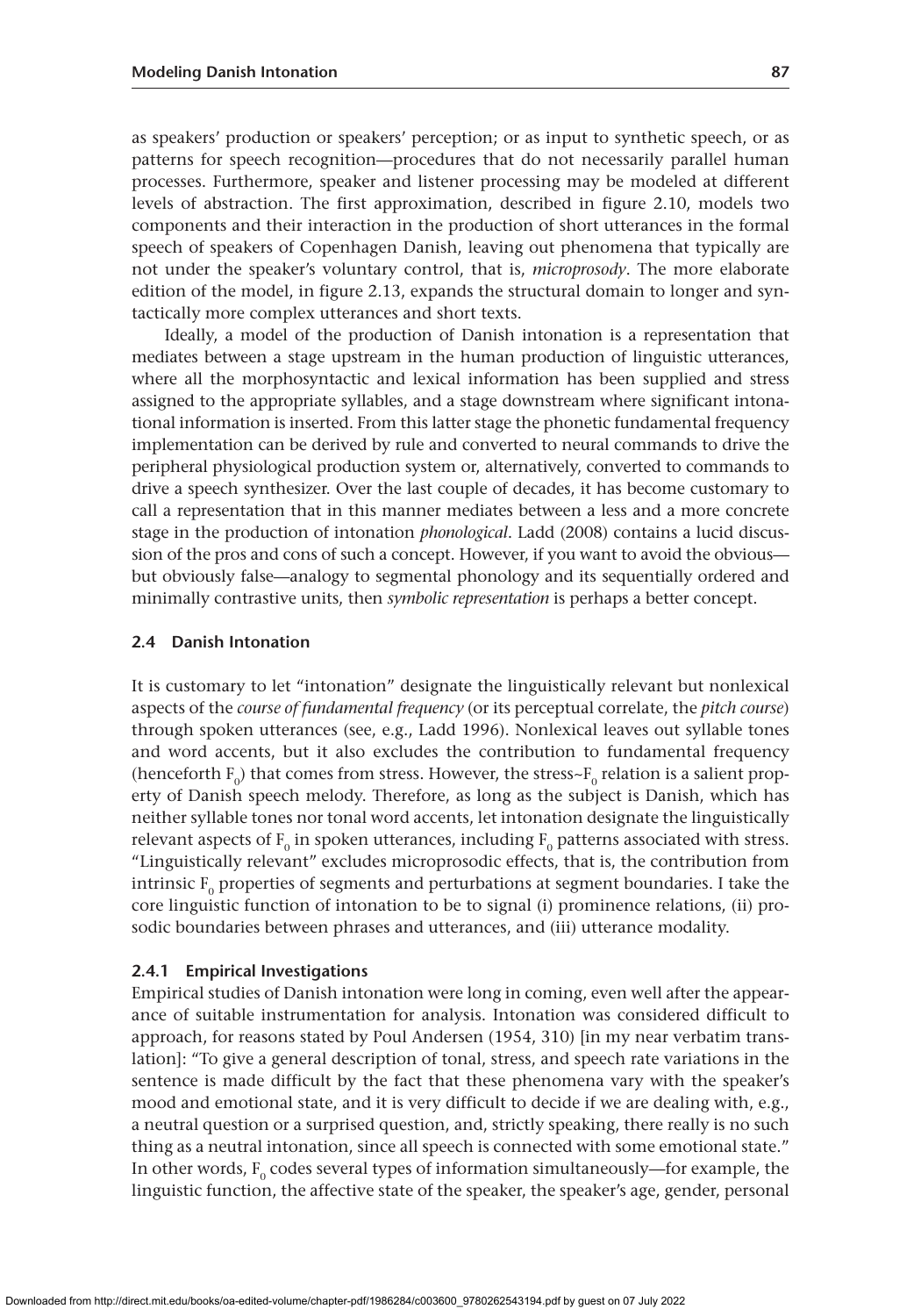identity, and membership of regional and social groups. The difficulty inherent in teasing out the contribution from each of these various factors likely appeared prohibitive.

By the mid-1970s, however, there was a growing demand for descriptions of intonation that could be applied in the teaching of Danish as a foreign language and in teaching the hearing impaired. In spite of Andersen's apprehensions, I set out to discover the linguistically relevant properties in the "tonal variations in the sentence" and provide a description of "neutral intonation." Andersen is right that, strictly speaking, there is no such thing as a neutral utterance or neutral intonation. Every utterance is produced in some context, and the context is one factor in the manner of its production. But we can operationally define two helpful concepts: *unmarked* intonation and *typical* intonation. By definition, subject-verb (SV) declarative sentences are syntactically unmarked in Danish. By convention, the intonation contour that accompanies such an SV declarative when it is used conventionally is unmarked. Typical intonation, on the other hand, is one that accompanies any given sentence type when used conventionally. Thus, for instance, the intonation associated with a conventionally used yes/no question will be different from the unmarked intonation of conventional declaratives; hence it is marked, but that is typical.

#### **2.4.2 Methodology**

The only way to approach the relation between stress and  $F_0$  in typical intonation contours, keeping everything else constant and similarly, to lay bare typical intonation contours, was to have speakers read material designed for the purpose—in this case, short sentences embedded in small dialogues, some of which were built around nonce words with systematically different word stress locations. Details can be found in Thorsen (1978), and suffice it here to say that in this first experiment, as well as every succeeding one, there were always at least four speakers and at least six repetitions of every target utterance by each speaker in randomized scripted material. Note that everything I say about Danish as well as Swedish intonation in the following pertains to utterances conventionally used, recorded in a formal and distinct style of speech.

## **2.4.3 Paucity of Prosodic Components in Danish**

Almost every significant fact about Danish intonation can be deduced from the declarative utterance in figure 2.1, with its unmarked and typical declarative intonation



#### **Figure 2.1**

Fundamental frequency tracing of a female speaker's utterance: *Ammerne i Alabama var i strejke*. The stressed vowels are in heavier lines.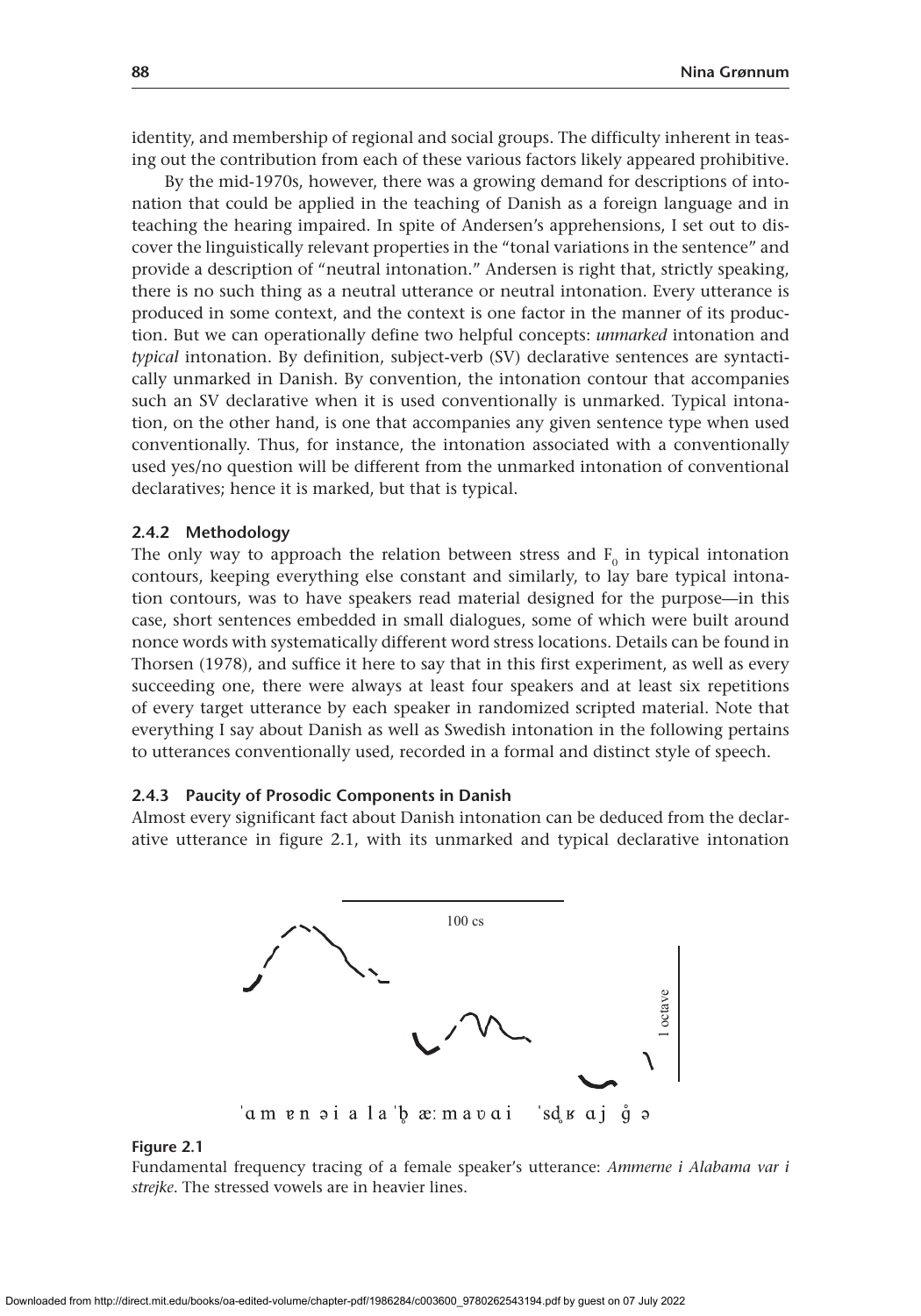contour: [ˈɑmɐnə i alaˈbæːma ʋɑ i ˈsdʁɑj˜ə] *Ammerne i Alabama var i strejke* (The wetnurses in Alabama were on strike), composed so as to minimize confounding influence from differences in intrinsic vowel  $F_0$  and perturbations at segment boundaries. (This is merely a sample utterance for illustration, backed up by the results of empirical investigations.)

- $\blacksquare$  If the course of  $F_0$  is any indication, the six words in this utterance form three prosodic groups: {Ammerne i Ala}{bama var i}{strejke}. Each is characterized by a rise in  $F<sub>0</sub>$  from the stressed to the first posttonic syllable, a rise whose magnitude decreases from start to finish, followed by a more or less extensive fall through succeeding posttonics, if any. (The small dip halfway through the second pattern is due to the intrinsically lower  $F_0$  of the [v].) The extent of the  $F_0$  fall varies in accordance with the number of posttonic syllables, and with only one posttonic syllable (as in *strejke*), the fall is absent.
- There is no special and elaborate  $F_0$  movement at the end of the utterance.
- There is no pronounced fall to low at the very end.
- The stressed diphthong of *strejke* is not visibly or perceptibly lengthened.

In similar circumstances, a Central Swedish utterance—in addition to the tonal patterns associated with the word accents—would have exhibited a prominent final rising sentence accent, a clear final low boundary tone, and final lengthening—all of which are absent here.

# **2.4.4** The Prosodic Stress Group and Its F<sub>0</sub> Pattern

 $F<sub>0</sub>$  is the most explicit among the acoustic cues to stress. The onset of any stressed vowel coincides with the onset of a recurrent melodic pattern that extends over all succeeding unstressed syllables, irrespective of their morphological or syntactic affiliation, cutting across word boundaries, until the onset of the next stressed vowel. Such a sequence of syllables forms a prosodic stress group, with an associated  $F_0$  pattern. This is the stress group that Fischer-Jørgensen intuited in 1946–1947, but whose boundaries she hesitated to determine. Its  $F_0$  pattern, with the low stressed syllable relative to the first posttonic, is the one that Arnholtz (1939–1940) found vulgar and loathsome. It is now the norm in Copenhagen Danish and no longer confined to the "lower classes," as Fischer-Jørgensen (1983) also noted in her acoustic analysis of a Copenhagen speaker. The pattern is subject to truncation/extension (rather than compression/expansion), as evidenced in figure 2.1. The shorter or longer the stress group, the less or more extensive is its  $F_0$  pattern. It is also sensitive to location: rises (and falls) are more extensive early in the utterance than later, and mostly also slightly more extensive on less declining intonation contours, everything else being equal.

## **2.4.5 Equal and Unequal Prominence**

In Standard Danish, in pragmatically and emotionally neutral speech, no one stressed syllable is more prominent than any other. Such prominence is not evident in acoustic registrations (in duration and/or the  $F_0$  contour) nor is it present auditorily. There is nothing incomplete about such prosodically neutral utterances, and although they may not be very frequent in spontaneous speech, they certainly do occur, they are not unnatural, and they are very easy to elicit from speakers in a reading situation. This is a completely uncontroversial fact among Danish scholars (Andersen 1954; Basbøll 2005; Heger 1981; Rischel 1980, 1983).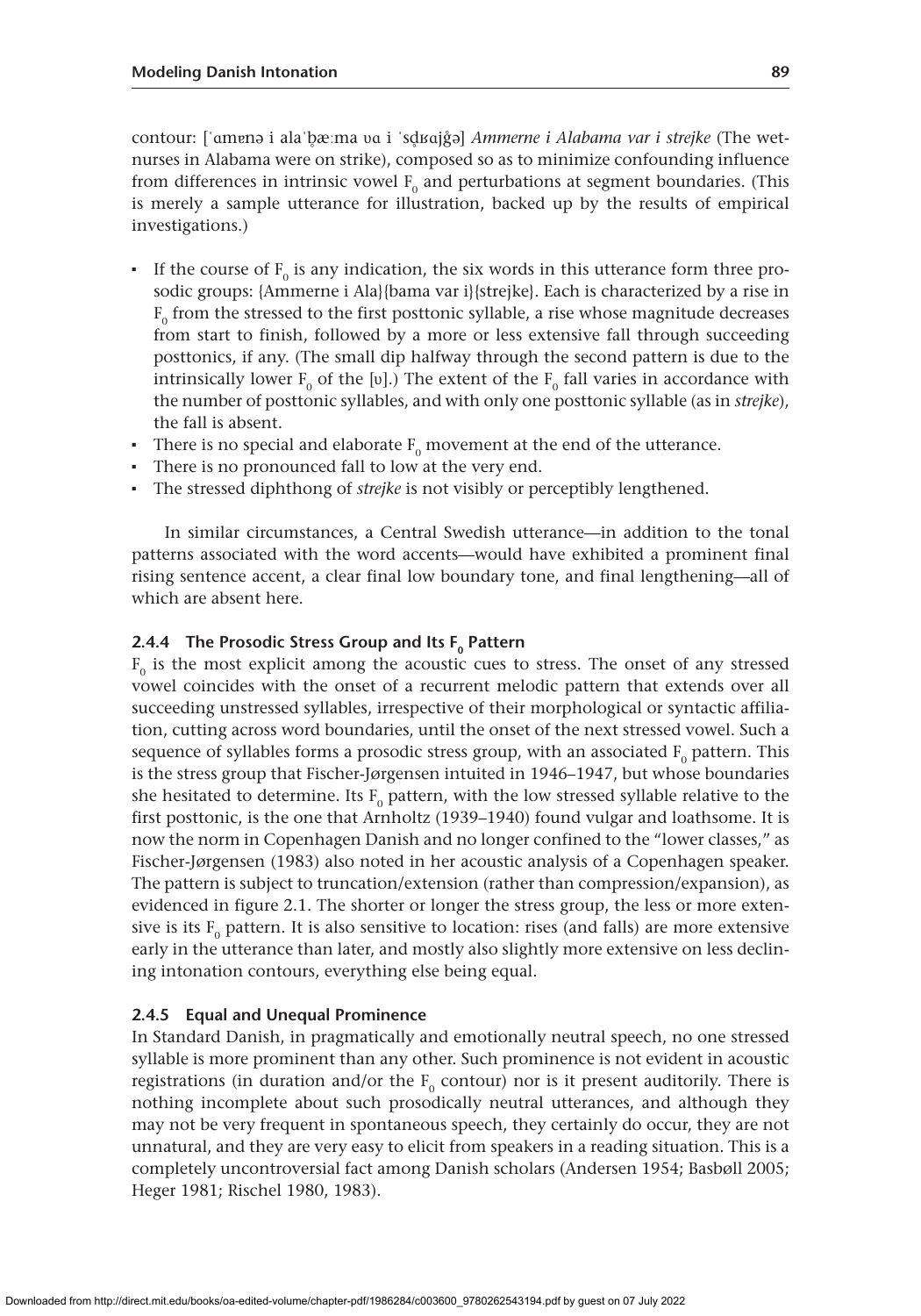**2.4.5.1 No default sentence accent** Merely looking at the tracing in figure 2.1, you might think that *Ammerne*, with its more ample F<sub>0</sub> pattern, sounded more prominent than *strejke*. That is not the case. The three stressed words are equally prominent perceptually. Nor do I expect anyone to read a final sentence accent into the utterance in figure 2.1. A comparison with Swedish is illustrative.

Stockholm and Copenhagen speakers recorded the same utterance in isolation, and in two different dialogue contexts: *Torbens syster heter Kamma/Torbens søster hedder Kamma* (Torben's sister is called Kamma). One context inquired about Torben's sister's name, to elicit focus on *Kamma*; the other asked who had a sister called *Kamma*, to elicit focus on *Torbens* and reduced prominence (deaccentuation) on *Kamma*. The six  $F<sub>0</sub>$  contours in figure 2.2 depict the last word, *Kamma*, in one recording of each of these six utterances. They are clearly different among themselves in Swedish. In the isolated utterance (left), *Kamma* exhibits a word accent II fall from high, a default sentence accent rise, and a (not very explicit) boundary low, as specified by Bruce (1977). When focused (middle), the sentence accent rise is higher and the fall to low deeper. When the focus is earlier in the utterance (right), the sentence accent rise is absent. The three words in the Danish utterances exhibit nothing comparable and are hardly distinguishable.

**2.4.5.2 Focus by reduction** The isolated Danish utterance, *Torbens søster hedder Kamma*, and the answer that focuses on *Kamma*, from which the tracings in figure 2.2 are drawn, are not distinguishable perceptually when played back out of context, which is not surprising when you look at the top and middle panels in figure 2.3. But that is specific to final words where there is no succeeding stress group to reduce, which is how focus is achieved in this speech style. Thus, the answer to whose sister is called *Kamma*, which focuses on *Torbens*, is clearly distinguishable from the isolated utterance, due not so much to increased  $F_0$  on *Tor-*, but rather to the reduced prominence on succeeding *søster*, via deletion of the F<sub>0</sub> rise from *søs-* to *-ter* (bottom panel in figure 2.3).

**2.4.5.3 Emphasis for contrast by reduction** With a greater degree of relative prominence, the prominent word itself may be affected, that is, be boosted by a somewhat



## **Figure 2.2**

Fundamental frequency tracings of the last word, *Kamma*, in three short utterances in Stockholm Swedish (male speaker, left) and Copenhagen Danish (female speaker, right).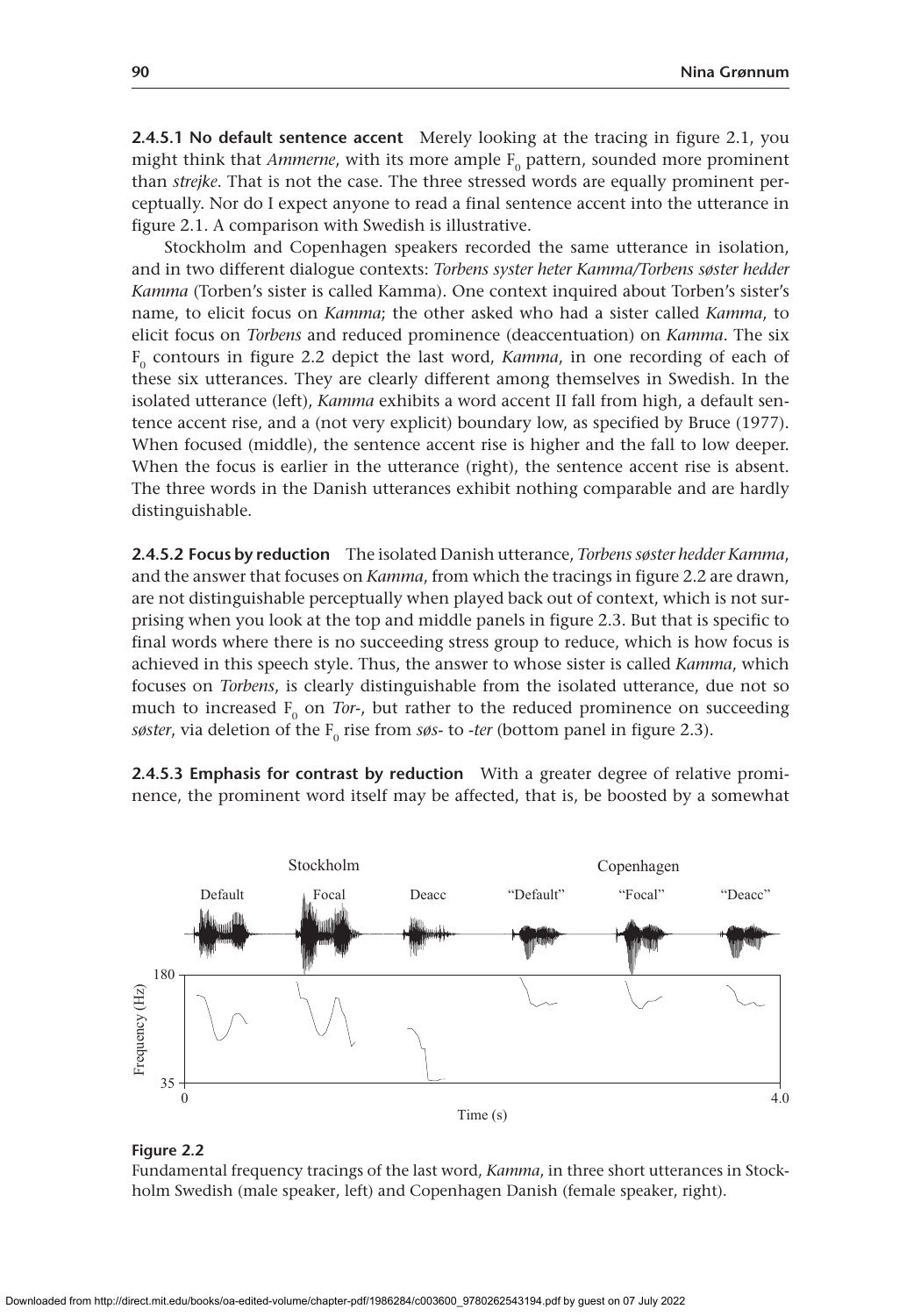

**Figure 2.3**

Three versions of *Torbens søster hedder Kamma* (female speaker): in isolation (top), with focus on *Kamma* (middle), and on *Torbens* (bottom).

increased  $F_0$  on the stressed syllable, as well as a higher rise to the posttonic syllable. But equally significant is the reduction on preceding as well as succeeding stress groups, as illustrated in figure 2.4. It depicts an utterance, *Der går mange busser fra Tiflis* (There are many buses out of Tiflis), in isolation and as a response to a question that inquired whether there were in fact buses out of Tiflis or if one had to go by train. The  $F_0$  rises on *mange* and *Tiflis* are deleted, and the rise from *bus-* is higher in the emphasized version on the right. Jerndorff's (1897) observation, that the degree of relative prominence on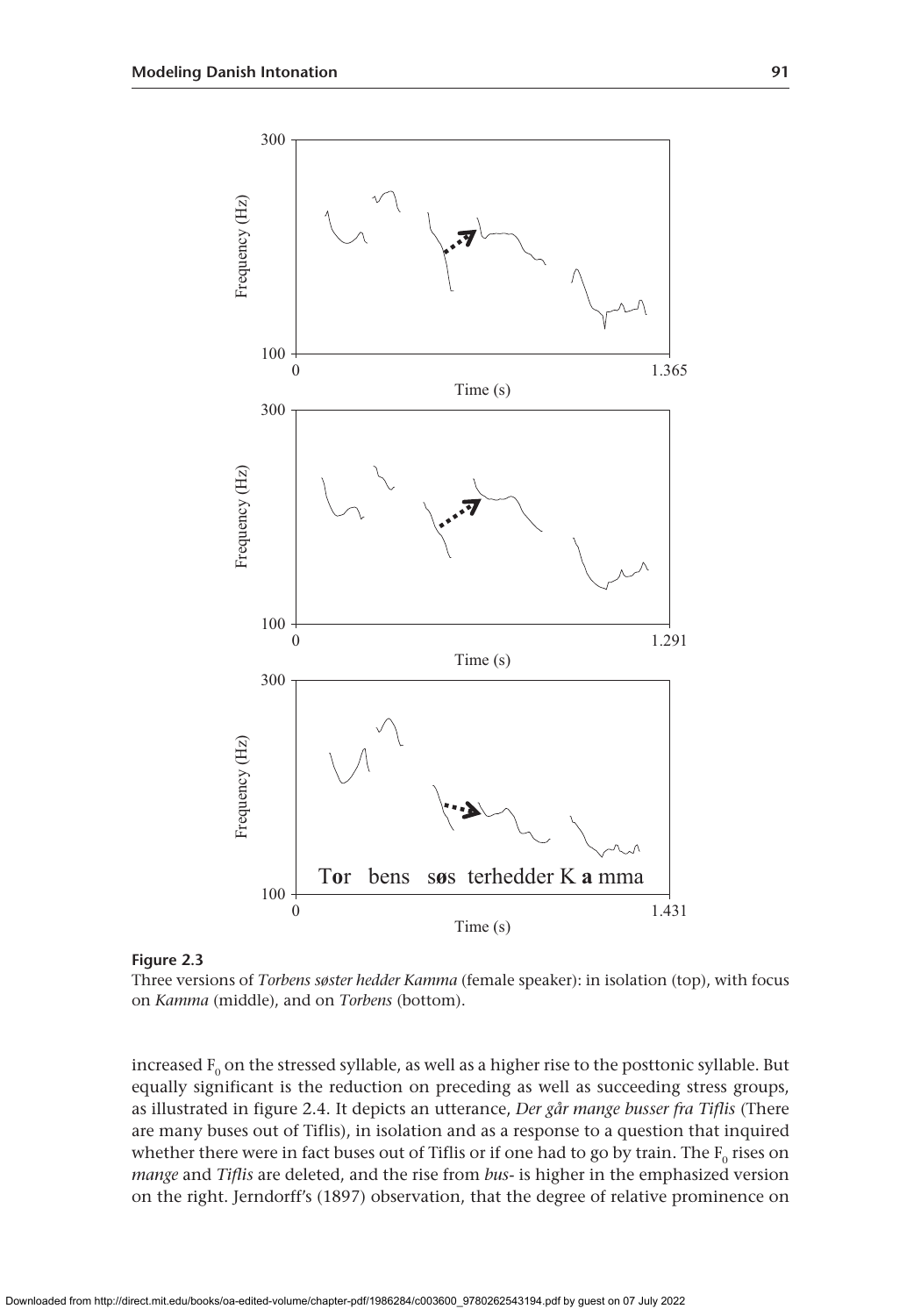

Fundamental frequency tracings of two versions by a female speaker of *Der går mange busser fra Tiflis* uttered in isolation (left) and with emphasis for contrast on *busser* (right).

a stressed syllable need not be achieved by increasing its pitch but can be accomplished also by lowering the preceding unstressed syllable, was not wide of the mark.

## **2.4.6 No Final Boundary Tone**

The absence of a low, final boundary tone in Copenhagen is very apparent, also in comparison with Danish as spoken on Bornholm, a Danish island just south of Sweden in the Baltic Sea. Figure 2.5 depicts F<sub>0</sub> tracings of a long declarative utterance: *Kofoed og Thorsen skal med rutebilen fra Gudhjem til Snogebæk klokken fire på tirsdag* (Bornholm, top panel) and *Kofoed og Thorsen skal med bussen fra Fuglebjerg til Sorø klokken fire på tirsdag* (Copenhagen, bottom panel) (Kofoed and Thorsen are taking the bus from . . . to . . . at four o'clock on Tuesday). For ease of comparison, the frequency scale spans the same interval in both panels.

# **2.4.7 No Final Lengthening**

Final syllables generally (but not invariably) exhibit a modest increased duration in Copenhagen Danish, everything else being equal. I used to think of that as final lengthening. However, when I compared it with Central Swedish, I had occasion to reconsider. Figure 2.6 depicts *Kamma* from initial and final position, respectively, in Swedish *Kamma kommer från Svaneke* and *Torbens syster heter Kamma* (left) and Danish *Kamma stammer fra Næstved* and *Torbens søster hedder Kamma* (right) (Kamma comes from Svaneke/Næstved; Torben's sister is called Kamma). The Swedish *Kamma* is 33 percent longer in final than in initial position, against a meager and nonperceptible 7 percent lengthening in Copenhagen. No doubt final lengthening is an independent factor in Swedish, but in Danish, it may be merely the result of a general articulatory relaxation toward the end of phrases and utterances, and not an autonomous, independently speaker-controlled feature. I would argue similarly about the increased phrase final duration that Tøndering (2008) found in the nonscripted monologues in the Danish Phonetically Annotated Spontaneous Speech corpus (DanPASS; see Grønnum 2009). It is unquestionably an acoustic reality, although *not* ubiquitous, but it is nowhere near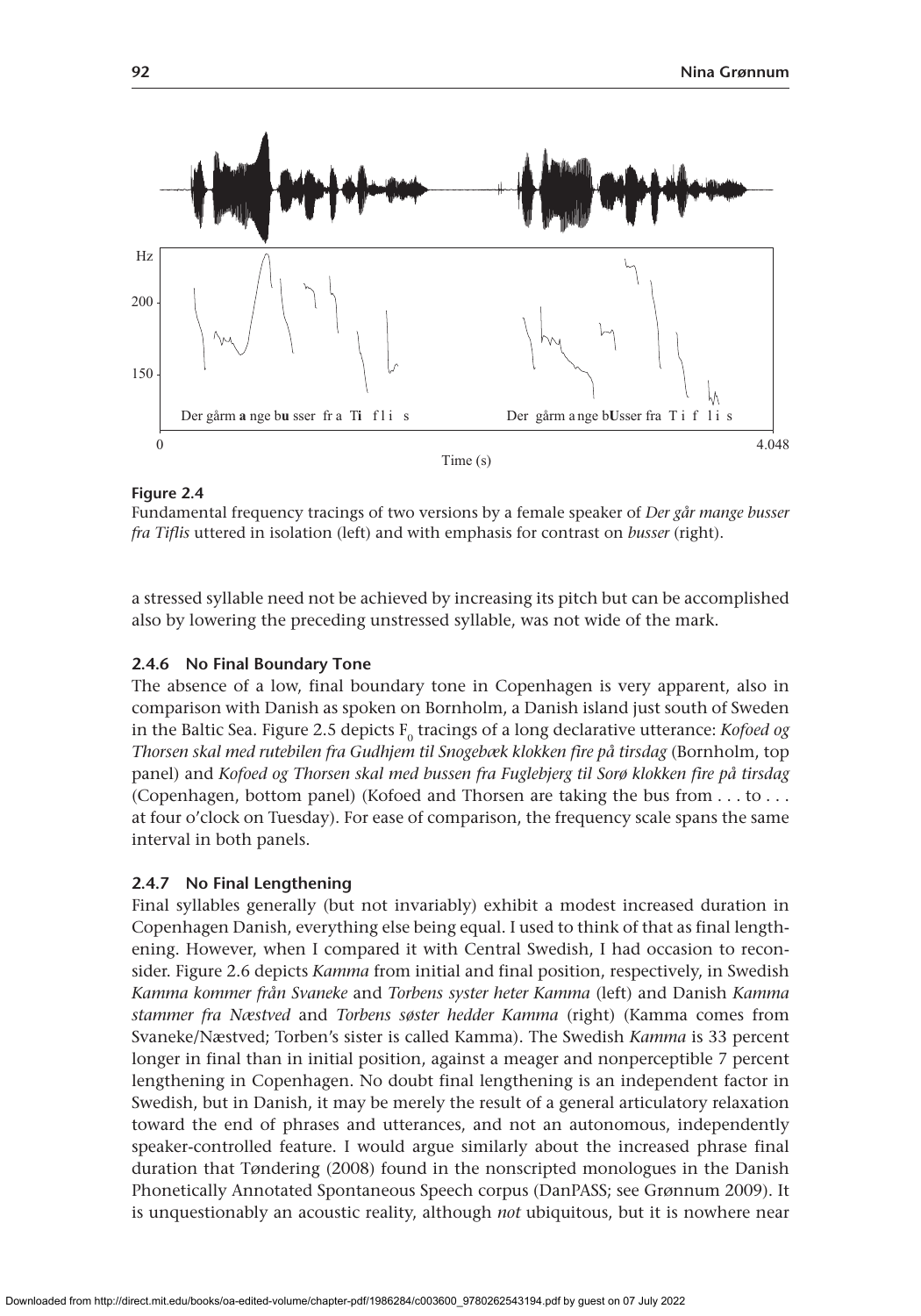

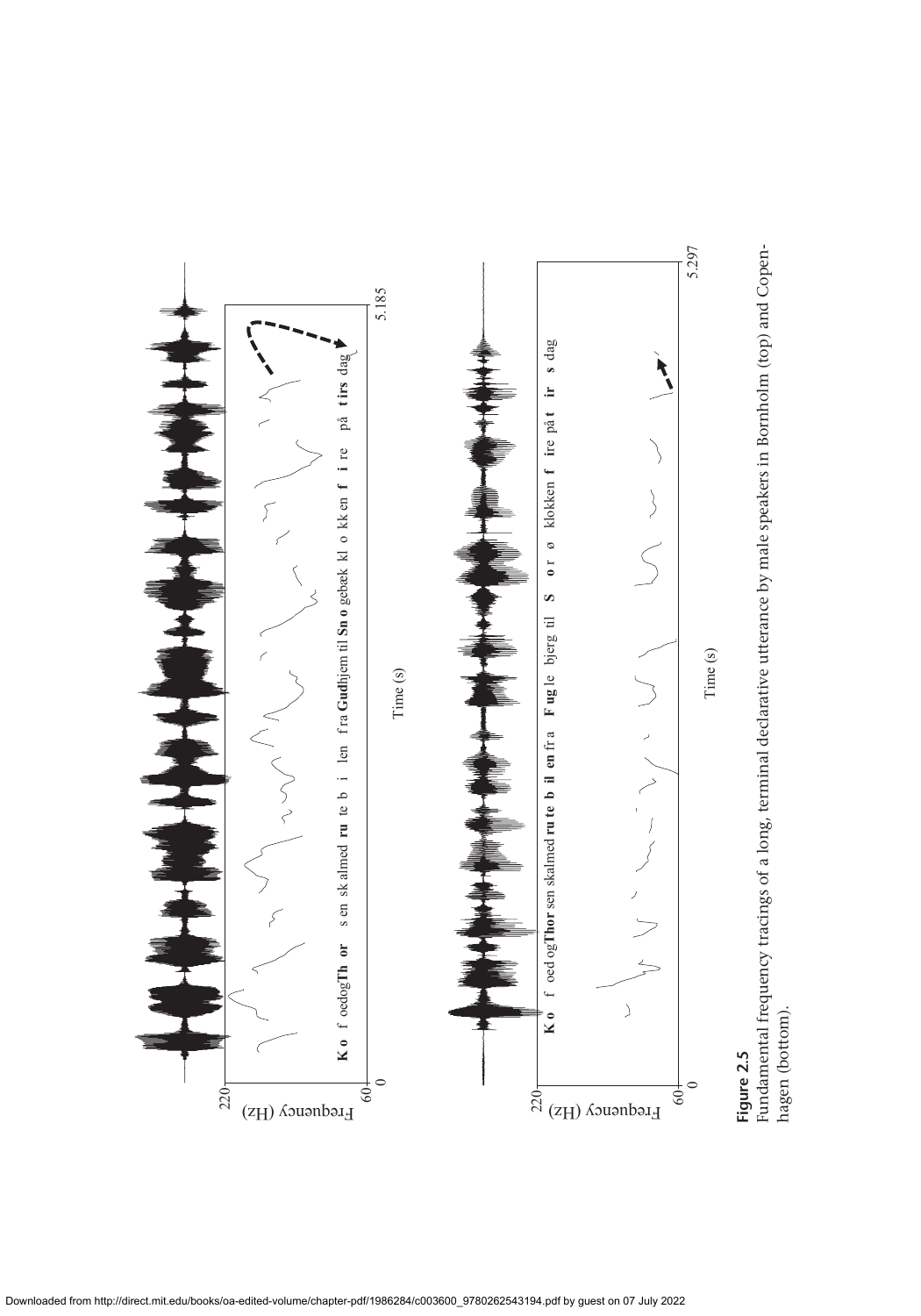

Fundamental frequency contours of the word *Kamma*, extracted from utterance initial and final position, respectively, in Swedish (left trace, male speaker) and Danish (right trace, female speaker) utterances.

as perceptually salient as in Central Swedish. In other words, final lengthening is not a component in the abstract, symbolic representation of Copenhagen Danish prosody.

# **2.4.8 No Final Rise or "High" in Questions**

Compare Danish with Swedish once again. Among my recordings are the following utterances, produced in isolation: *Kamma kommer från Svaneke* (Stockholm; Kamma comes from Svaneke) and *Anders og Kamma skal til Fakse* (Copenhagen; Anders and Kamma are going to Fakse). I have small dialogues as well: *Hur långt är det från Sandvik till Svaneke?–Till Svaneke?–Det är tre mil* (Stockholm; How far is it from Sandvik to Svaneke?–To Svaneke?–It is three miles), and *Hvor langt er der fra Næstved til Fakse?–Til Fakse?–Der er cirka 30 kilometer.* (Copenhagen; How far is it from Næstved to Fakse?–To Fakse?–It is about 30 kilometers).

Figure 2.7 depicts  $F_0$  tracings of the last word in the Stockholm and Copenhagen renderings, from the declarative (leftmost of three), the *wh*-question (middle), and the question that is not syntactically marked as such (an intonation question; rightmost of three). As expected, Stockholm exhibits the word accent I low stressed syllable, the sentence accent rise, and the boundary low, where the distinguishing feature is the magnitude of the sentence accent rise, which is somewhat higher in the *wh*-question and very much higher in the intonation question than in the statement. It is not that statements fall or end low in the Swedish utterances and questions rise or end high. Statements and questions alike end with a low boundary tone, but the preceding rise and sentence accent peak are significantly higher in questions, and much more so when there is nothing but the intonation to carry the interrogative modality. In the three Danish words, it is not apparent that the rise itself is significantly higher from *Fak-* to *-se* in either of the two questions, but the whole word is lifted way up in the range in the intonation question. So perhaps there is some truth to an assertion that questions—at least when devoid of lexical or syntactic cues to their modality—end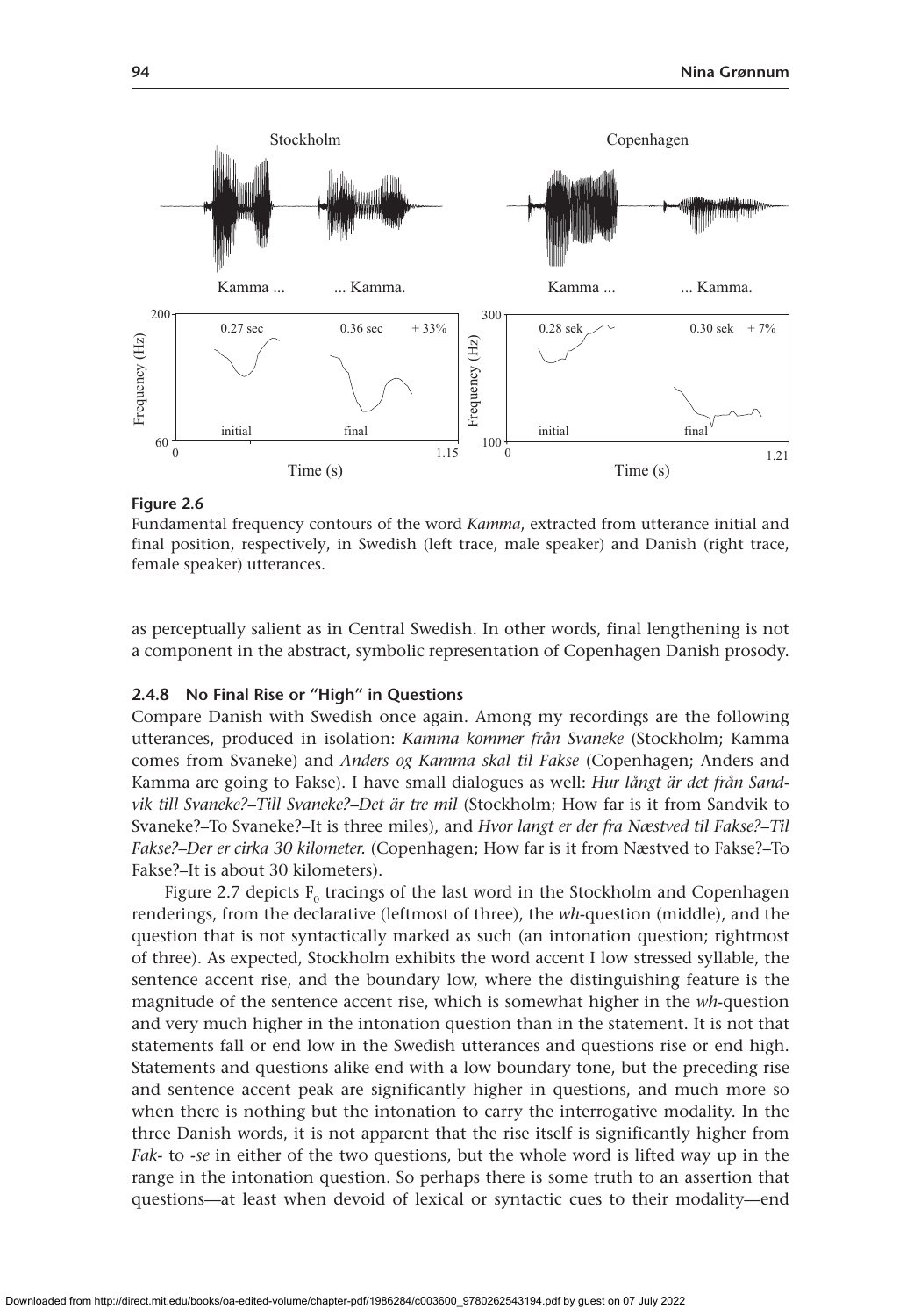

Fundamental frequency tracings of the last word (*Svaneke* and *Fakse*, respectively) in a statement and two questions in Stockholm (male speaker, left) and Copenhagen (female speaker, right).

high. Such a claim, however, misses the point. The pertinent feature becomes apparent when we look at a complete sentence, as in figure 2.8.

Compare the same sentence, *Der går mange busser fra Tiflis* (There are many buses out of Tiflis), uttered as a terminal declarative in isolation and as a question. The question was the third and last utterance in this little exchange: *Hvornår skal vi afsted? Hvad står der i køreplanen? Der går mange busser fra Tiflis?* (When are we leaving? What does the timetable say? There are many buses out of Tiflis?). It depends on the intonation to be perceived as a request for confirmation. What distinguishes this, the most marked of intonation contours, from the unmarked, declarative intonation, is not the final  $F_0$  movement but rather the overall nondeclining contour, suggested by the broken lines. Because the contour is not actually rising, *Tiflis* in the intonation question on the right is not higher than the preceding *busser*. In this light, the rightmost *Fakse* in figure 2.7 should be seen not as high per se but as the termination of a (virtual) nondeclining contour.

There is more to be said about intonation and modality, but that is more easily done after introduction of the initial version of the model presented in section 2.4.10 and figure 2.10.

# **2.4.9 The Stressed Syllables Carry the Intonation Contour**

Jerndorff's (1911) and Fischer-Jørgensen's (1946–1947) impression that the stressed syllables carry the intonation is entirely justified. Even more to the point is Arnholtz's (1954) added observation: that the unstressed syllables are subordinate to the pattern established by the stressed ones. It is evident in figure 2.1 that  $F_0$  patterns are sensitive to location and diminish through the utterance. Figure 2.9 illustrates how the scaling of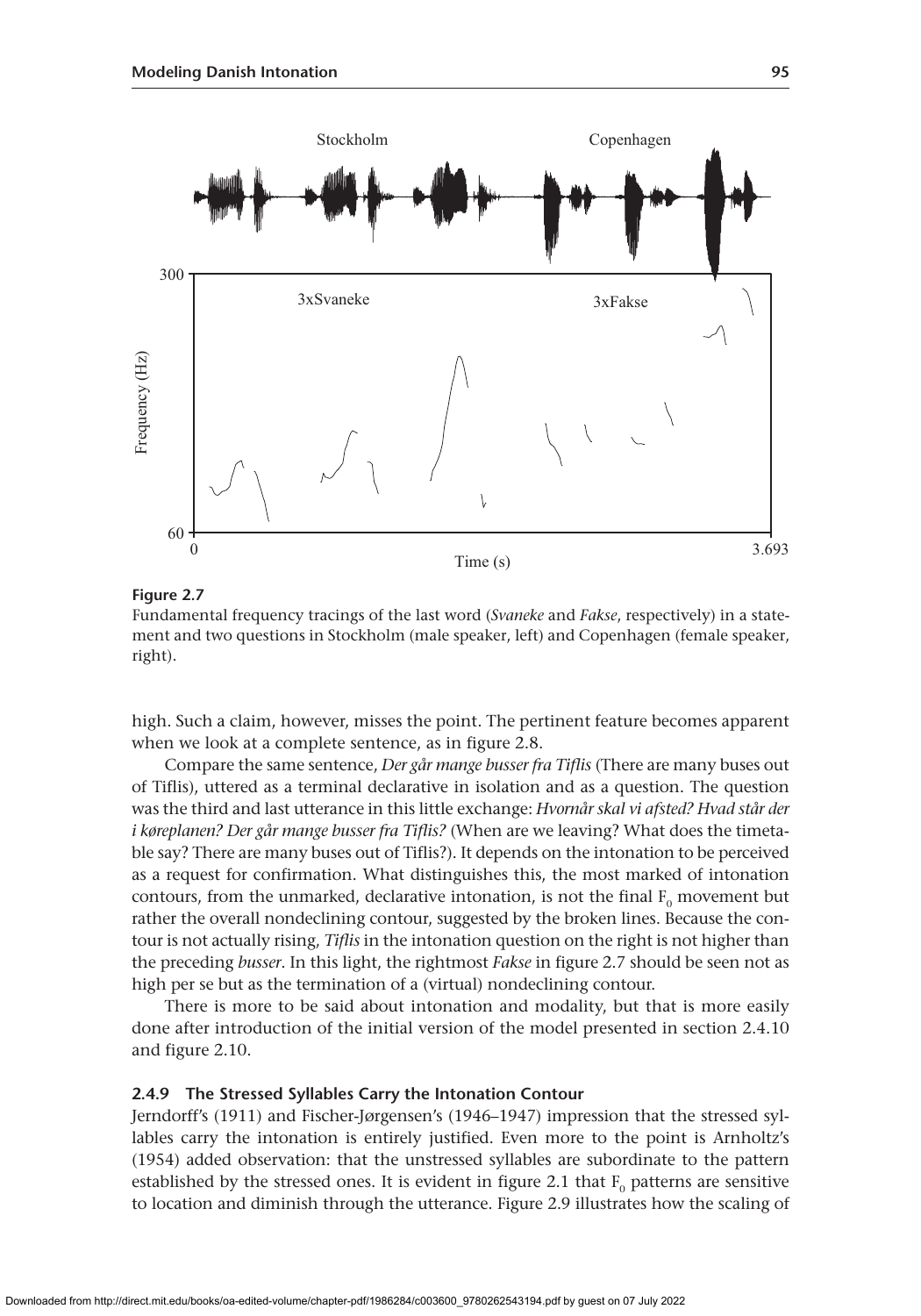

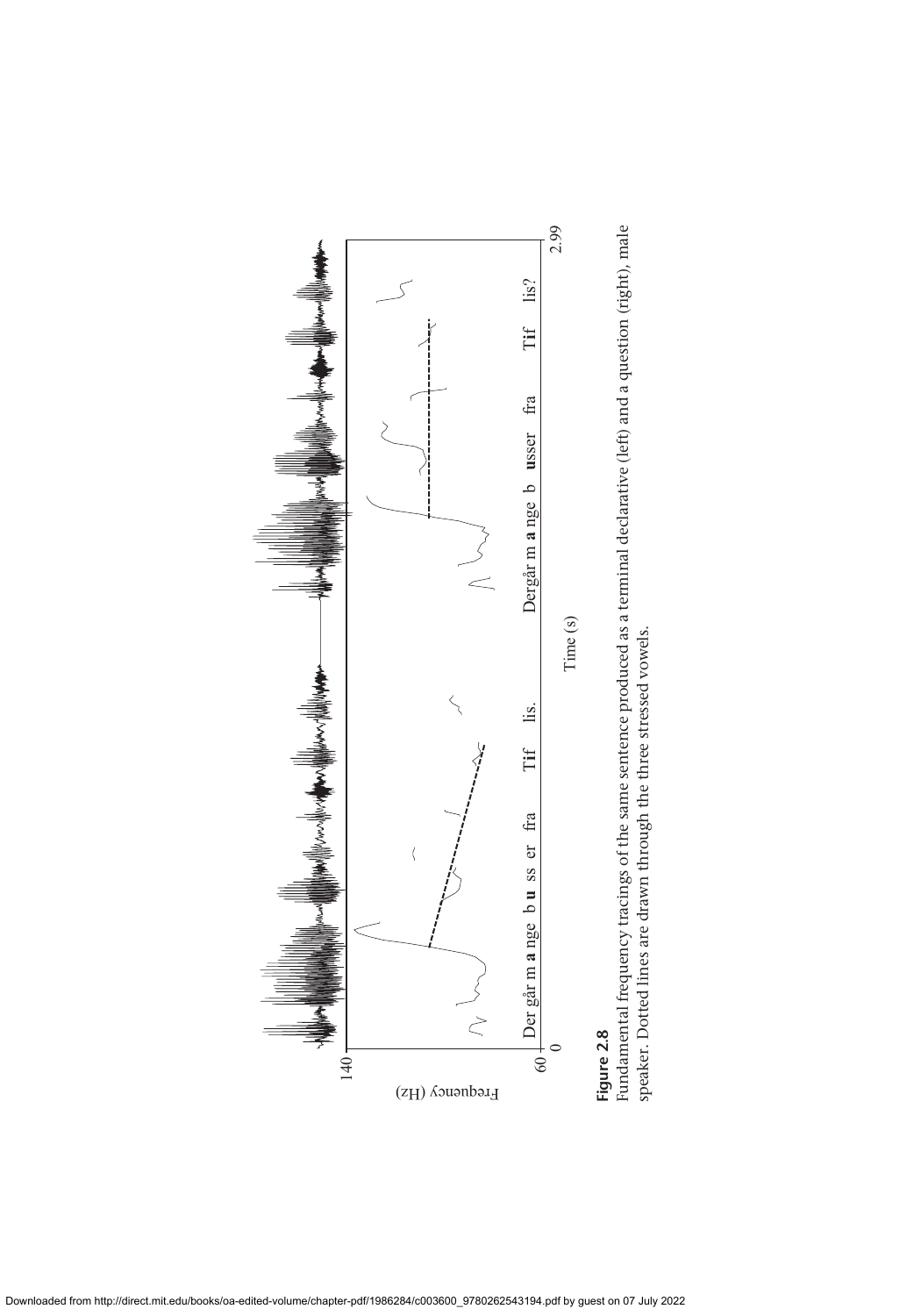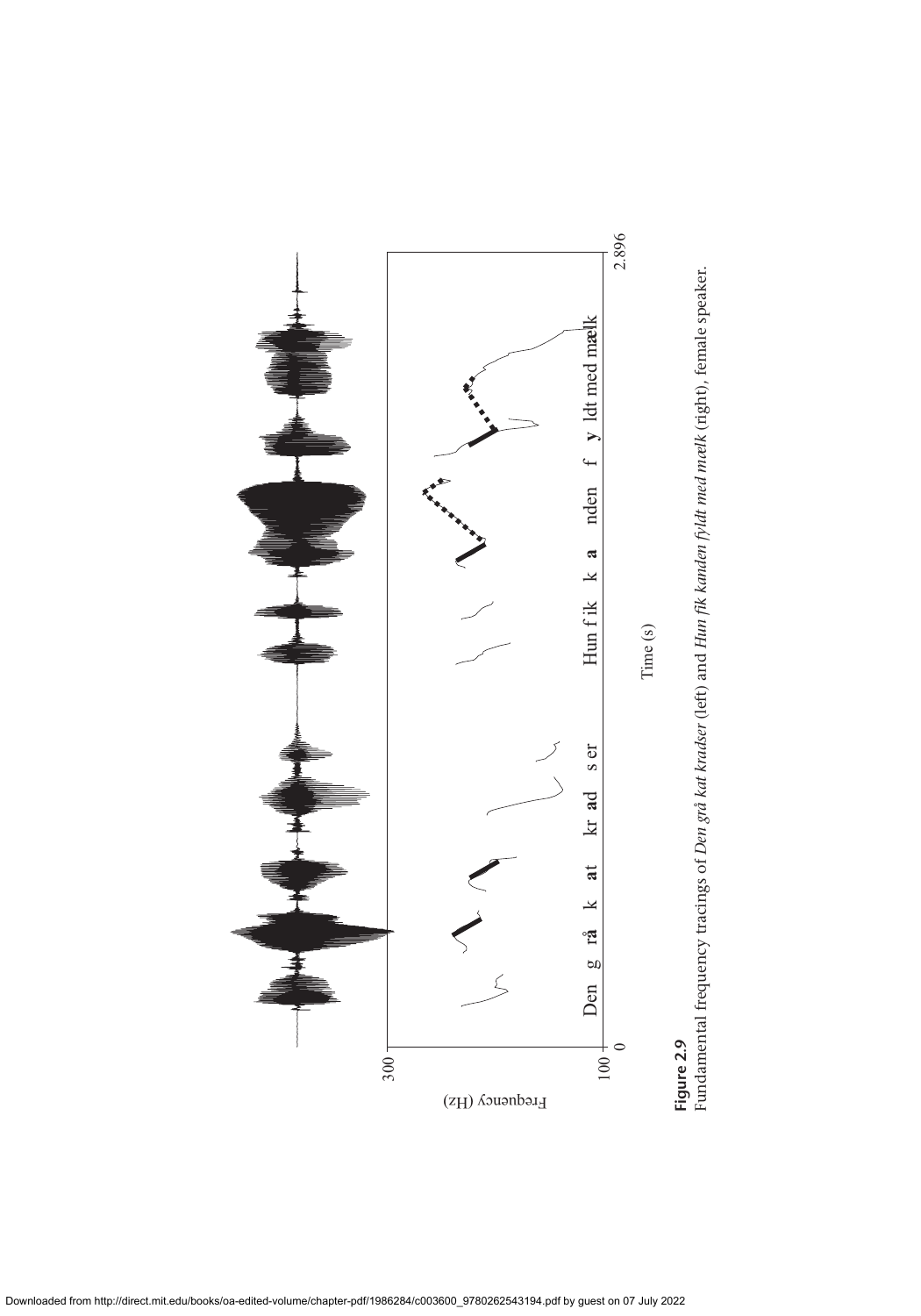the stressed syllables is unaffected by the presence, or not, of unstressed syllables in the stress group. On the left is an utterance, *Den grå kat kradser* (The gray cat scratches), where the first two stressed syllables are without posttonics. On the right is *Hun fik kanden fyldt med mælk* (She had the jug filled with milk). *Grå* and *kan-* appear on approximately the same level, as do *kat* and *fyldt*, whether or not they are succeeded by rises to a posttonic.

 $F<sub>0</sub>$  patterns, specifically the magnitude of their rise, are also sensitive to the intonation contour on which they ride, generally rising slightly higher on marked contours, everything else being equal. If we disregard contextually induced focus or emphasis, we are left with  $F_0$  patterns in prosodic stress groups, whose manifestation is entirely predictable from the wider context, early or late, higher or lower on the (more or less declining) intonation contour. It is hard to say to what extent this variation is voluntary and directly speaker controlled or should be ascribed to general speech production principles, which reduce articulatory explicitness through time or in unmarked versus marked contexts. But irrespective of the output control mechanism and even though  $F<sub>0</sub>$  patterns are an integral part of a model of speaker performance, they are not part of the abstract underlying representation, properly speaking. Stress belongs there, but its phonetic manifestation does not. Being contextually determined, however, does not deprive the predictable  $F_0$  pattern variation of any perceptual relevance. It becomes the norm against which noneven distribution of prominence is evaluated.

Similar views about intonation as a layered structure are to be found in Bruce (1977), Fujisaki, Hirose, and Ohta (1979), Gårding (1979), 't Hart and Collier (1979), Möbius (1993), Öhman (1968), and Vaissière (1983). Note, however, that the Danish model presented in section 2.4.10 and figure 2.10 is not simply an additive "overlay" model. The intonation contour determines the execution of the prosodic phrase contour, which in its turn sets the scale for the prosodic stress group pattern, that is, *superposition* and *subordination* are equally important aspects of the model. (The full documentation for the descriptive adequacy of the model does not find room here, but it can be found in previous work, all of it referenced and most of it summarized in Grønnum 1992.)

# **2.4.10 Modeling Short Utterances**

Having done away with most of those parameters that are integral parts of other languages (and thus Standard Central Swedish)—sentence accents, boundary tones, and local final cues to modality, as well as final lengthening—we are left with the manifestation of stress and the overall, global intonation contour (see figure 2.10).

**2.4.10.1 Utterance intonation contours** The central assumption, borne out by prior acoustic analyses, is that the stress group patterns have no autonomous status other than as the manifestation of stress. They are superposed on and subordinate to the intonation contour where they occur, rises being higher early than late and higher on less falling contours, everything else being equal. The stressed syllables are frequency scaled independent of the presence or not of unstressed syllables. Furthermore,  $F_0$  patterns are truncated rather than compressed when time is short (see figures 2.1 and 2.9), which means that there is no upward deflection of  $F_0$  in a stress group without posttonics. And in a string of, say, four stressed syllables, as in, for instance, *Lis så Pers film* (Lis watched Per's film), the stressed syllables are frequency scaled in the same way as in *Lissi kendte Peters tante* (Lissi knew Peter's aunt), but their timing will be different. Carry this observation over to the model in figure 2.10. If you lift out one or more dots from a stress group, you should cut back the thin full line accordingly.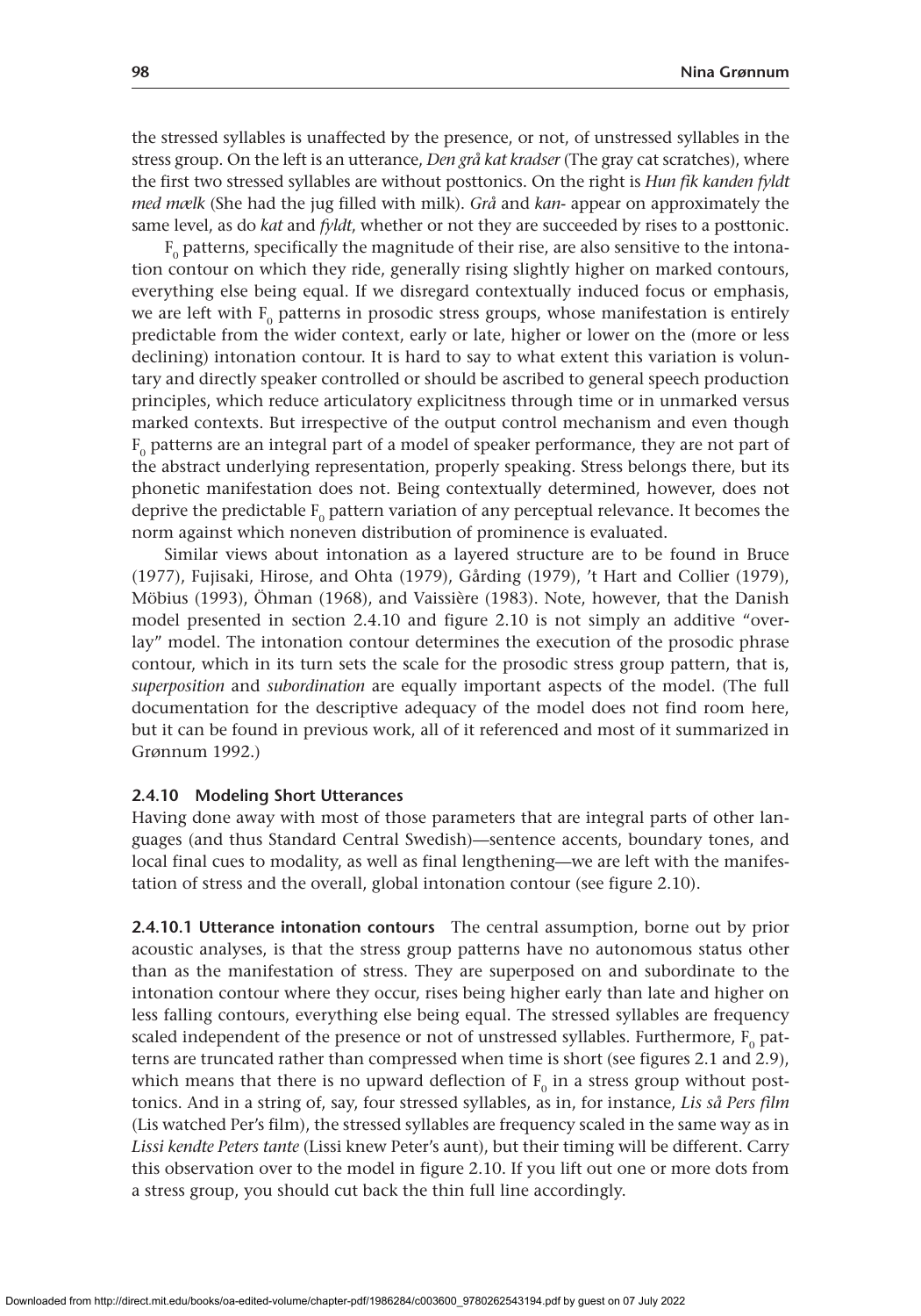

A model for the course of fundamental frequency in short utterances in Standard Copenhagen Danish. Stars represent stressed syllables and dots unstressed ones. The solid lines depict the  $\mathrm{F_{0}}$  patterns associated with prosodic stress groups, and dashed lines denote the intonation contours proper: 1, syntactically unmarked questions; 2, interrogatives with word order inversion and/or interrogative particle (variable), and nonterminal clauses; 3, terminal declaratives.

Intonation contours vary between most steeply declining—in declarative sentences used conventionally (line 3 in figure 2.10), and level—in utterances that are not marked lexically or syntactically for their interrogative function (line 1 in figure 2.10). Other questions and nonfinal clauses fill in the intermediate space, with a clear tendency for a tradeoff between lexical/syntactic markers and intonation contour slope (line 2 in figure 2.10). The steepest contours typically span four to six semitones. The choice of contour slope for a given utterance is determined by syntactic and, not least, pragmatic factors, in accordance with principles of markedness and typicality, as I have suggested. Syntactically unmarked declarative sentences used conventionally are associated with unmarked intonation contours, and they are the most steeply declining of all. That makes any less falling contour marked. Typical intonation is the contour that accompanies any given sentence type when it is used conventionally. Thus, a conventional yes/no question will have a slope somewhere between unmarked (most steeply declining) and level, which means it is marked but typical. Any deviation from the typical intonation will be contrary to conventional use and have implications for illocutionary force. Thus, the most strongly marked intonation contour, line 1 in figure 2.10, will, by virtue of its nontypicality, turn a declarative sentence into an interrogative speech act. Figure 2.10<br>
Figure 2.10<br>
A model for the course of fundamental frequency in short utterances in Standard Copenha-<br>
A model for the course of mondamental frequency in short utterances in Standard Copenha-<br>
are equidistant

Between the unmarked declining contour (line 3 in figure 2.10), and the level (line 1), there is room for considerable individual variation. Some speakers cluster their interrogative and nonterminal contours close to the unmarked declarative; others do the opposite and produce them just below line 1 in figure 2.10. In either case, an ordering among contours can still be observed in a trade-off with syntax: the more steeply declining marked contours typically accompany *wh*-questions, whereas the least declining contours are associated with questions with word order inversion, reminiscent of Bo's (1933) observation.

For a given intonation type, the range spanned by the contour is constant, whether it contains two or (up to) five stress groups. If it is not level, it descends gradually and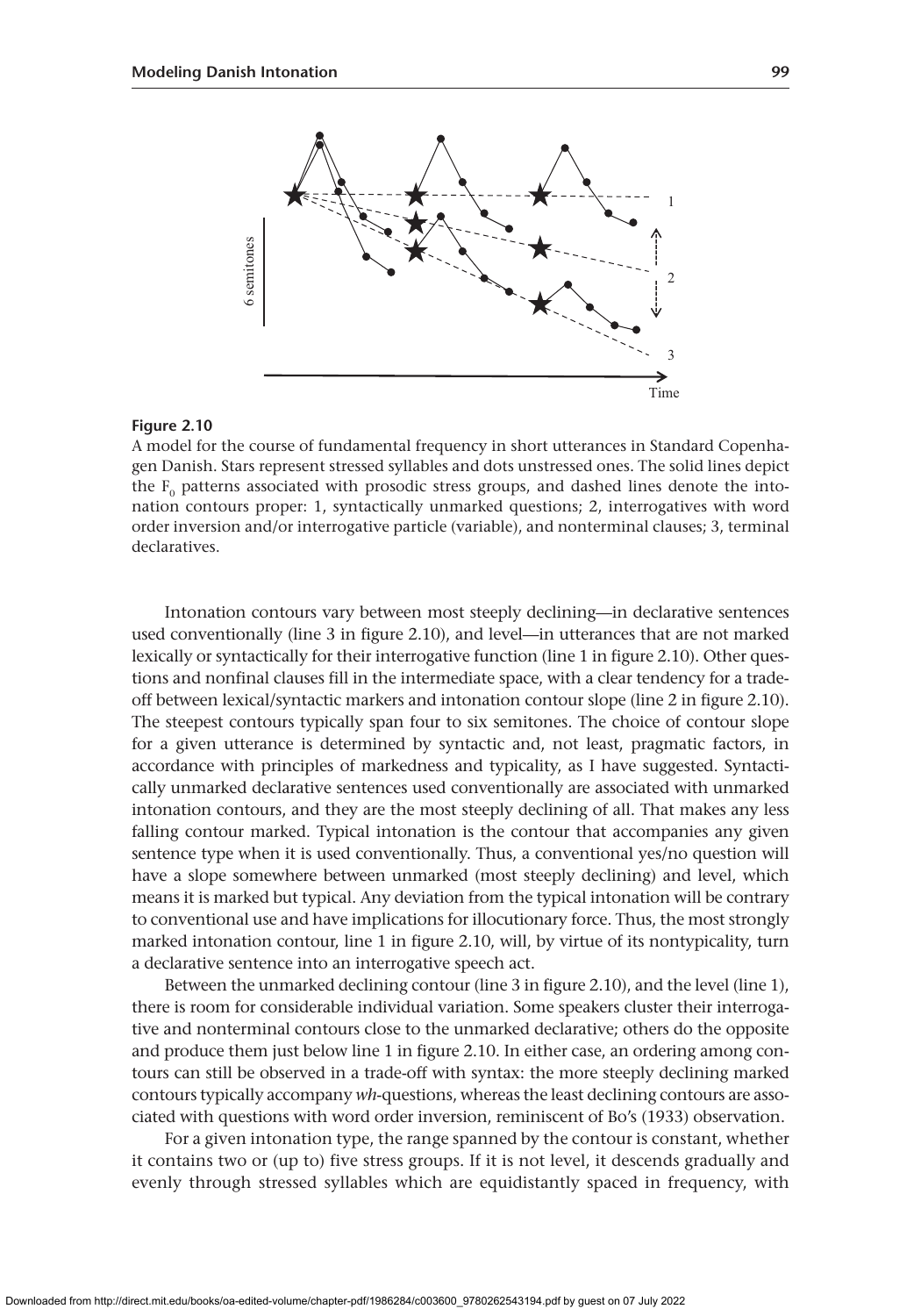frequency intervals that are inversely proportional to the number of stressed syllables, as depicted in the stylized contours in figure 2.11. But their timing will depend on stress group length (in terms of the number of unstressed syllables), as hinted by the nonuniformly sloping lines between neighboring stars in the leftmost and middle contours in figure 2.11.

**2.4.10.2 Intonation cues to modality are global, not local** It is explicit in the model in figure 2.10 that no specific and elaborate  $F_0$  movement is attached to the end of the contour, whether to mark a default sentence accent, a prosodic boundary, or utterance modality. Intonational markedness (less or more declarative-like) and utterance completion are inherent in the global course of the intonation contour, possibly in conjunction with the derived variation in the magnitude of stress group pattern rises, as well as diminishing intensity. This property is shared by the majority of regional Danish variants.

**2.4.10.3 Syntactic structure in simple sentences is immaterial** Within a simple sentence, the syntactic boundaries leave no trace in the course of  $F_0$ . The onset of each stressed vowel sets off a new  $F_0$  pattern. You can move the constituents around as shown here (translated literally), and each of the resulting utterances will have basically the same course of  $F_0$ :

*Der går mange busser fra Tiflis* (There go many buses from Tiflis). *Fra Tiflis går der mange busser* (From Tiflis go there many buses). *Busser fra Tiflis går der mange af* (Buses from Tiflis go there many of).

**2.4.10.4 Longer utterances and prosodic boundaries** Some speakers manage to read a sentence with eight stressed syllables on one gradually declining intonation contour, as in the bottom panel of figure 2.5. But it is more common that above four or five stressed syllables, prosodic boundaries will be inserted, creating a succession of prosodic phrase contours within the intonation contour, as in the long utterance in figure 2.12a: *Rask er sikkert den eneste danske sprogforsker hvis // navn som videnskabsmand er kendt // uden for snævre sprogvidenskabelige kredse* (Rask is probably the only Danish linguist whose name as a scientist is known outside of narrow linguistic circles). (The double slashes mark



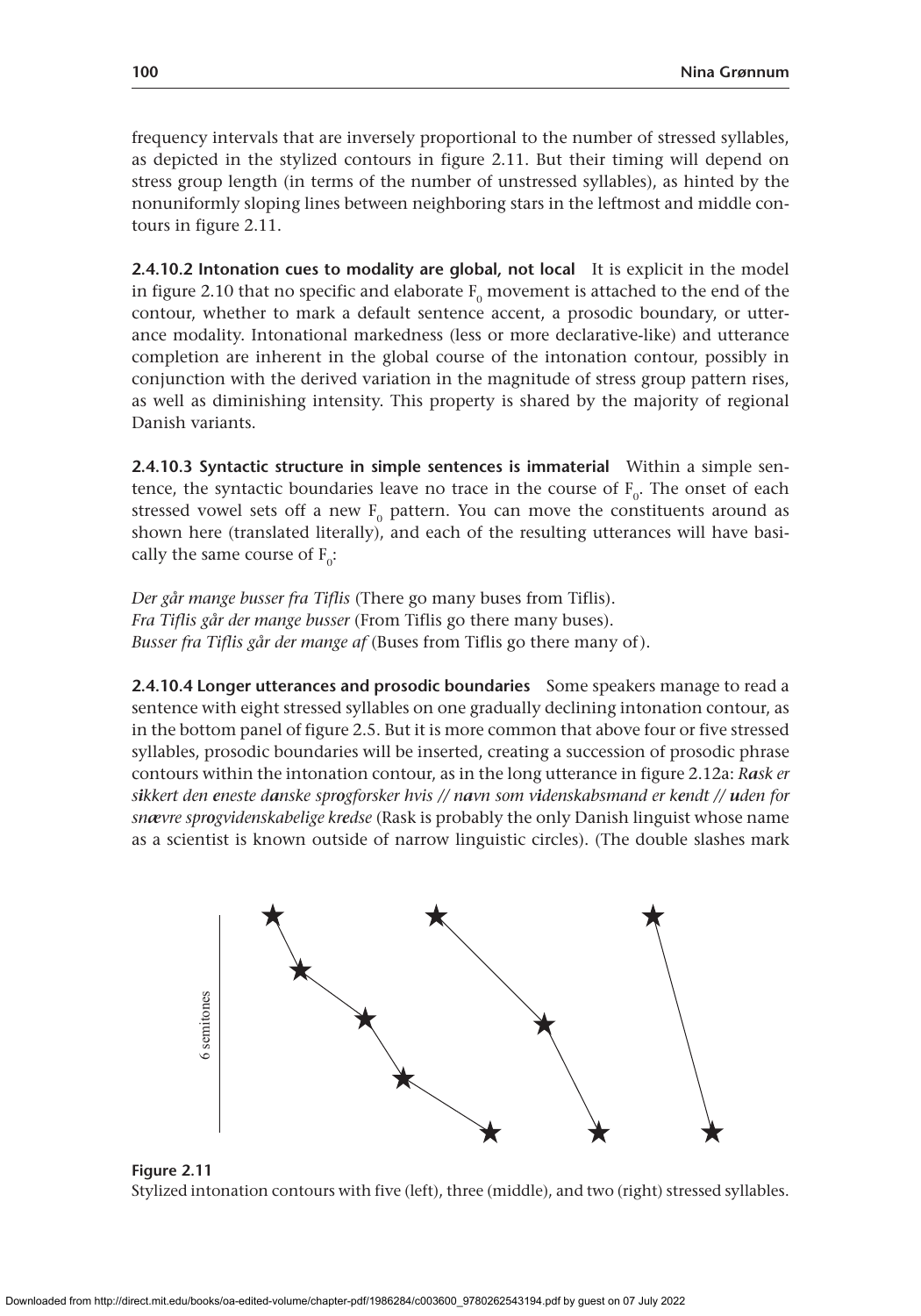

# Figure 2.12 **Figure 2.12**

*avn ævre sprogvidenskabelige kredse* (female speaker). (b) Stylized version of the fundamental frequency tracing in panel (a). Heavier dots denote stressed syllables and lighter dots unstressed *um videnskabsmand er kendt // uden for snævre sprogvidenskabelige kredse (female speaker). (b) Stylized version of the fundamental frequency tracing in panel (a). Heavier dots denote stressed syllables and lighter dots un ask er sikkert den eneste danske sprogforsker hvis // n* syllables; broken lines denote the phrasal contours; and dotted lines the prosodic stress group patterns. syllables; broken lines denote the phrasal contours; and dotted lines the prosodic stress group patterns. *R* (a) Fundamental frequency tracing of a long utterance, *som videnskabsmand er kendt //*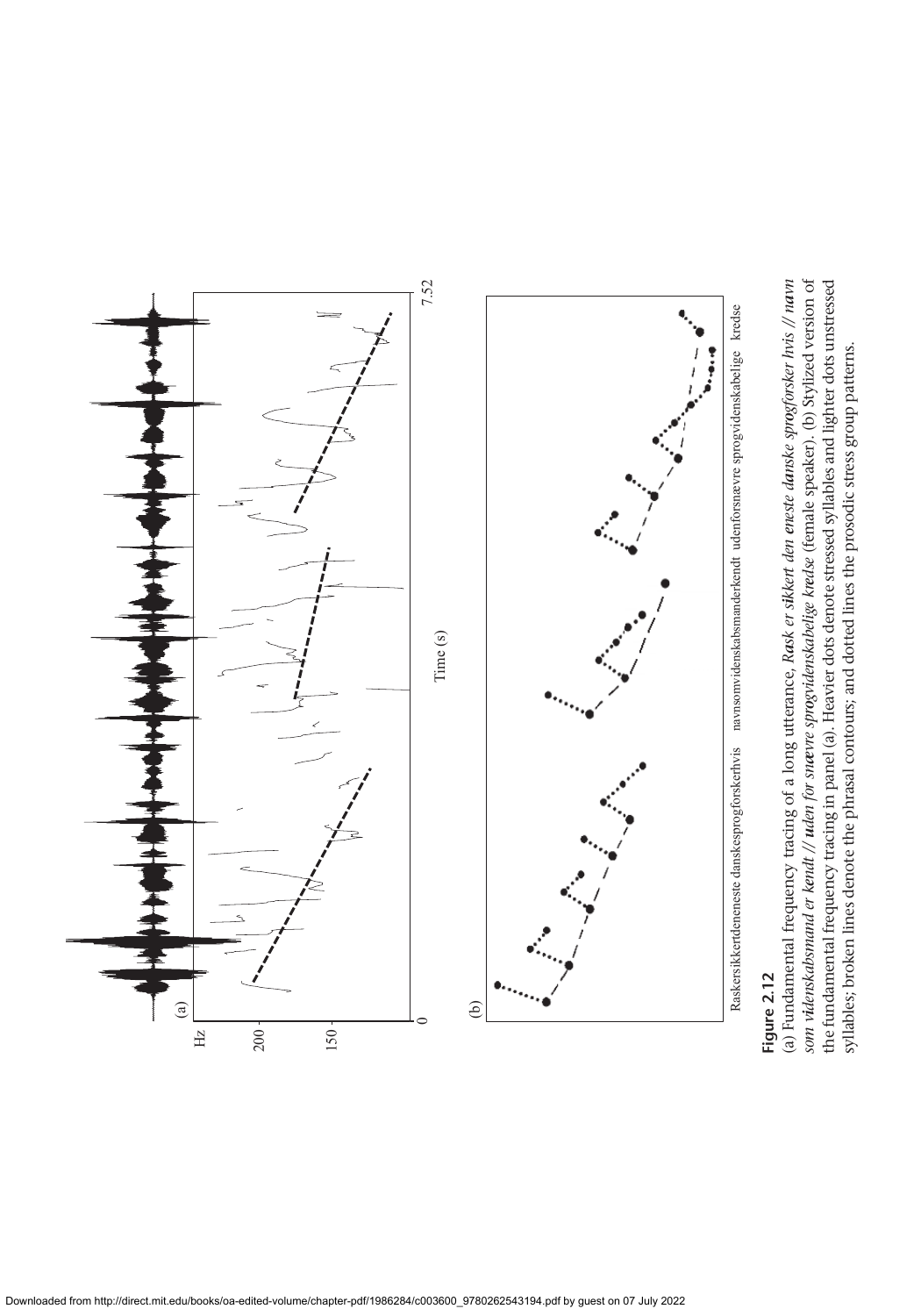prosodic phrase boundaries.) Microprosody and perturbations due to the laryngealization in stød interfere in the  $F_0$  course of the utterance, and to clarify, figure 2.12b depicts a stylized version of the utterance. This is not one smoothly declining intonation contour. Rather, the utterance has been parsed into three prosodic phrases with associated phrase contours (the broken lines), with partial resettings before the second and third phrases. Note that phrase contour onsets, defined as the frequency location of the first stressed syllable in the phrase, decline gradually through the utterance, as do offsets, defined as the frequency location of the last stressed syllable in the phrase.

One aspect of utterance-internal prosodic phrase boundaries is not in evidence in figure 2.12 (and not explicit in figure 2.13 either). The  $F_0$  rise in the last stress group before an internal prosodic phrase boundary is slightly higher (by less than one semitone) than preceding  $F_0$  rises in the phrase. It may be an independent gesture to signal noncompletion if it is not simply an assimilation to the higher onset of the succeeding prosodic phrase.

In the scripted material from which I derived the model of intonation presented here, the following is valid for *simple* sentences, in isolation or in combination:

- **1.** The syntactic structure of short, simple sentences is not reflected in their intonation contour. Neither the order of constituents nor their internal structure matter.
- **2.** Longer utterances are produced in a descending sequence of declining prosodic phrases, but the conditions governing the location of the breaks are complex: (i) A prosodic phrase must contain at least two stress groups. (ii) Prosodic phrases tend to be of equal length. But (iii) this balancing tendency is easily overruled: The prosodic boundary cannot occur within a simple first-order syntactic constituent or between semantically coherent syntactic constituents. Accordingly, *Der vil gå mange store Røde Kors busser til Grosny i Tjetjenien i aften* (Many big Red Cross buses will depart for Grozny in Chechnya this evening.) will be read (at least by fluent readers/speakers) in one sweep, in spite of its length and in spite of the formal syntactic boundary before the place complement, because buses are intimately associated semantically with their destination (or their point of departure). Thus, buses, or bus routes, may be named after their destination in one word, a compound with one main stress on the location and reduced stress on *bussen*, as in *Rombussen* (the bus to Rome).
- **3.** Coordinate main clauses are more likely than subordinate and main clause constructions to be separated by a resetting of the intonation contour.
- **4.** Individual intonation contours are steeper, even the text-final one, and demonstrate a greater amount of resetting between them in a succession of terminal declaratives than in a corresponding string of coordinate main clauses.

From multiple linear regression analysis of read sentences of diverse syntactic structure, consisting of up to three prosodic phrases, Petersen (1999, 2001) formulated mathematical expressions whose predictions emulated observed phrase and utterance intonation contours, confirming the global nature of utterance modality and the lookahead involved in producing intonation contours in utterances of varying length.

## **2.4.11 An Extended Model**

All of the observations noted thus far can be assembled into a more elaborate model, as in figure 2.13. The two Ts designate the overall textual contour (dotted line); U1, U2, and U3 are utterance contours (full lines), the first one of which is depicted with three potential slopes, 1, 2, and 3, corresponding to the contours in figure 2.10. P1 and P2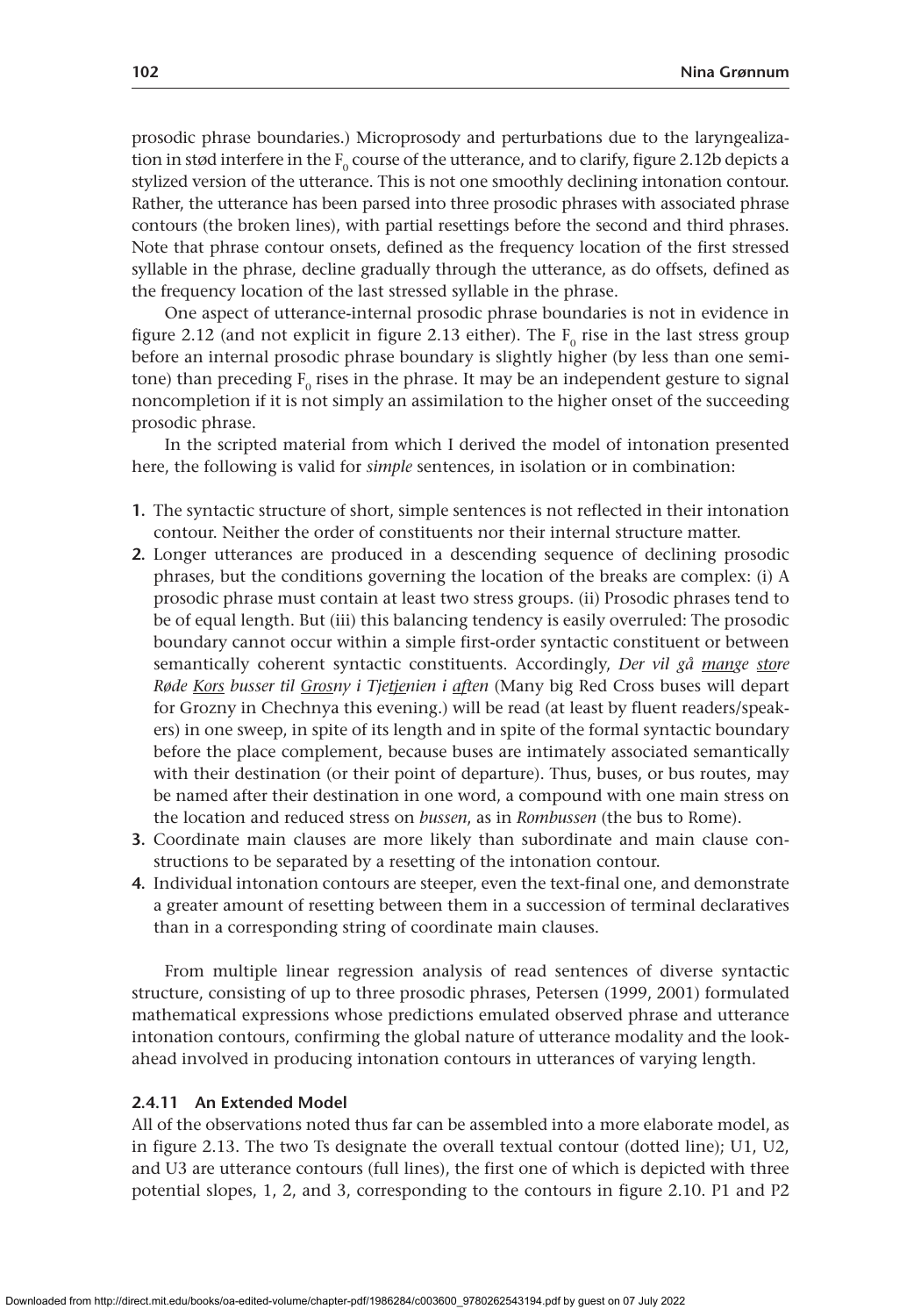

**Figure 2.13** An extended model of Danish intonation.

are phrase contours (broken lines) within U2. The Ss designate stress group patterns (nonsaturated lines), where Si is initial in the utterance, Sf is final, and intermediate stress groups in the utterance are numbered successively from S2 and upward. The lack of  $F_0$  rise in S2 (in P1/U2) is indicative of secondary stress, and S5 (in P2/U2) is a monosyllabic stress group. S2a and S2b in U3 illustrate how different duration of the initial stress group will produce different utterance contour shapes.

**2.4.11.1 The textual contour** Short texts are characterized by a gradual global declination, the textual contour, T, in figure 2.13. Its onset is defined by the first stressed syllable, Si, in the first utterance and its offset by the last stressed syllable, Sf, in the last utterance. It typically spans half an octave. Superposed on T are the individually declining utterance contours, U1, U2, and U3. The resetting of utterance contour onsets is only partial, so that utterance onsets lower gradually through the text and typically span three semitones. Utterance offsets also lower gradually but typically span only two semitones, so that utterance slopes are slightly steeper initially than finally in the text, everything else being equal (i.e., in utterances of equal length and identical modality). In texts of more than four utterances, the medial part of the textual contour will level out. It is unreasonable to expect speakers to be able to manipulate successive utterance onset descent to a degree finer than one semitone, particularly in view of their relatively large mutual temporal distance. Coordinate main clauses are less slanted relative to the global textual contour than are a sequence of terminal declaratives (not depicted in figure 2.13).

The organization of the phrase contours, P1 and P2, relative to the superordinate utterance contour, U2, mirrors the organization of utterances within the text. Phrases descend along the utterance contour. Each phrase is associated with its own slope, so the first phrase onset is higher than the last phrase onset, and the first phrase offset is higher than the last phrase offset. Intermediate phrases have intermediate onsets and offsets, but above four prosodic phrases, the utterance contour will level out medially so as not to frustrate speakers' control over step-down magnitude between phrase onsets.

**2.4.11.2 Limitations** The model's strongest limitation is its restriction to speech read aloud under laboratory conditions. Furthermore, syntactic boundaries below the sentence level are not incorporated. This is not from any a priori theoretical preclusion of their relevance, but for lack of sufficient data, and in recognition of the complexity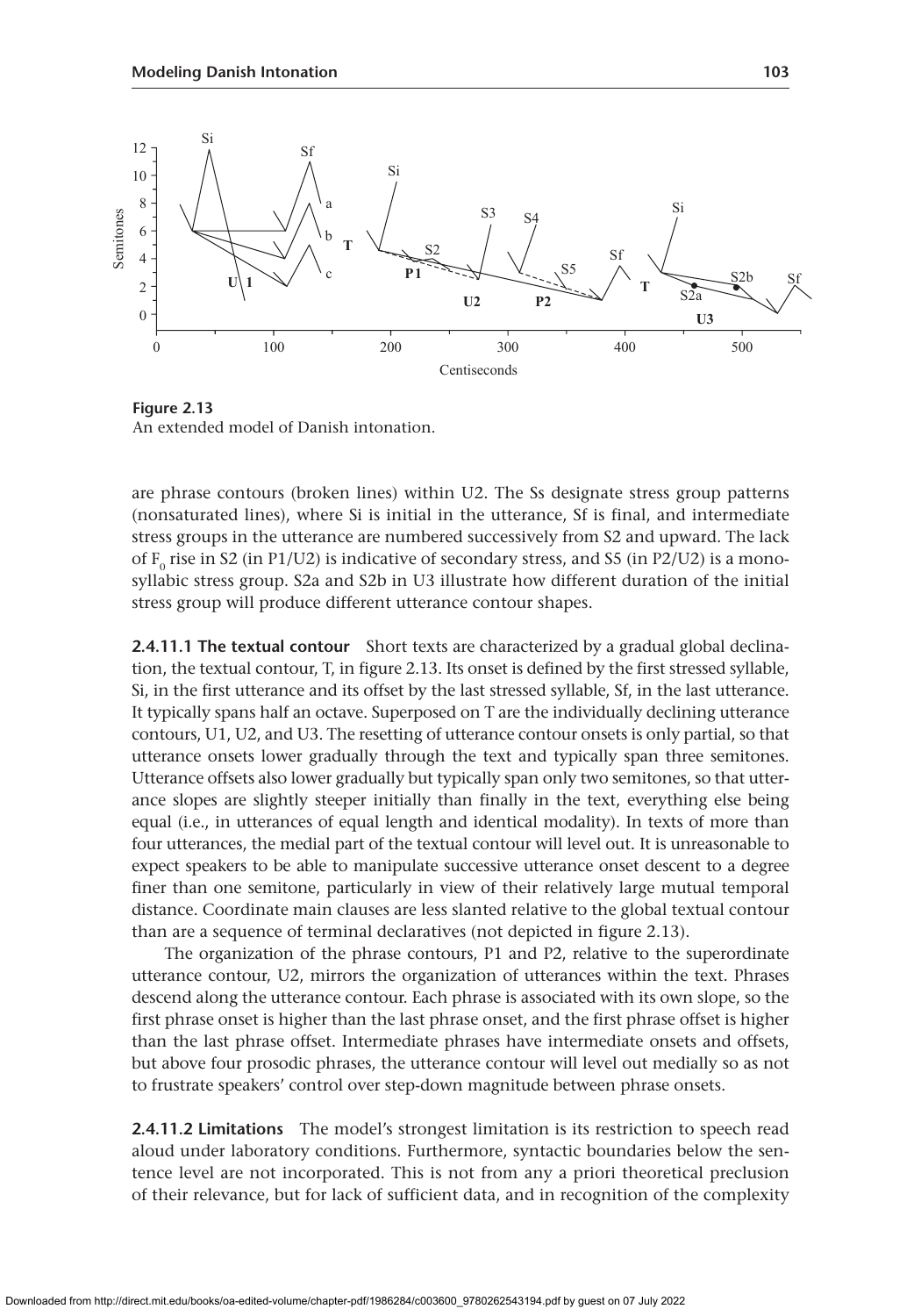involved. Obviously, we need more research into the way syntactic boundaries manifest themselves in intonation.

## **2.4.12 Subordination and Superposition: Look-Ahead and Nonlocality**

Why posit such a layered, hierarchical system of simultaneous, interacting, noncategorial intonational components, of varying structural and temporal scope, where larger scope components carry and set the scale for smaller scope ones? Why is implementation of  $F_0$  events performed on the basis of upcoming as well as preceding events and sensitive also to syntactic and semantic structuring? Why not posit a computationally simpler abstract representation, in terms of a linear sequence of categorially different, noninteracting pitch accents whose manifestation is exclusively locally determined, implemented on a left-to-right basis? This is, in point of fact, the structure of the autosegmental-metrical theory (see Ladd 1996, 2008, and Arvaniti, chapter 1, this volume), a model in which there is no intonation component separate from those sequenced local pitch accent targets, and where global trends are only the result of iterative application of local downstep rules.

First, *pitch accent*, with its connotation of phonologically distinct differences, is not an appropriate term for stress group patterns in Danish because (i) there would be only one category, and it would always align in the same fashion with the segmental material; and (ii) its phonetic manifestation is predictable. In other words, a speaker cannot—at least not in the speech style represented by the model—make a choice between various types of pitch accent. And when, in spontaneous speech, the magnitude of stress group pattern rises is manipulated, to cue varying degrees of prominence through the utterance, we are dealing with a scalar, not a binary, phenomenon. Speakers are not making a choice in those circumstances either, of a particular pitch accent, from a set of phonologically distinct ones, but are simply subordinating the manifestation of stress to the demands for signaling more or less prominence. I have seen Bornholm speakers invert their slowly falling-rising  $F_0$  patterns across a whole utterance, with a resulting change in perceived speech style or register, and I am certain a similar mechanism, a "long component" or "setting," is operative in Standard Danish. But that does not prove the existence of another pitch accent. It shows only that the manifestation of stress interacts with parameters at other levels of description.

Finally, if pitch accent were phonological, stress would not be—a proposal whose only merit is its nonconventionality. Thus, for instance, syllables with reduced stress have all the segmental characteristics of stressed syllables (full vowel quality, vowel length, segment duration, distinct articulation, stød if the phonetic and phonological conditions are satisfied) but no autonomous pitch pattern. If pitch were the distinctive factor responsible for these properties in stressed syllables, there would be no way to account for their presence in syllables with secondary stress. So again, stress group patterns are not part of the abstract representation of intonation. This is how and why, with proper scaling, the model will cover the majority of regional variants of Standard Danish as well. The principal difference among regional varieties is in the shape and the magnitude of the stress group pattern and in its alignment with segments (see figure 2.14).

The variation in shape and range of the  $F_0$  patterns in figure 2.14 is rather astounding. Differences among the patterns are easier to capture when the governing principle in their execution is made explicit. In all of them, except Bornholm, there is only one point in the melodic fragment that is constrained in terms of its alignment with a segment in the prosodic stress group, as indicated by the arrows in the figure. This point is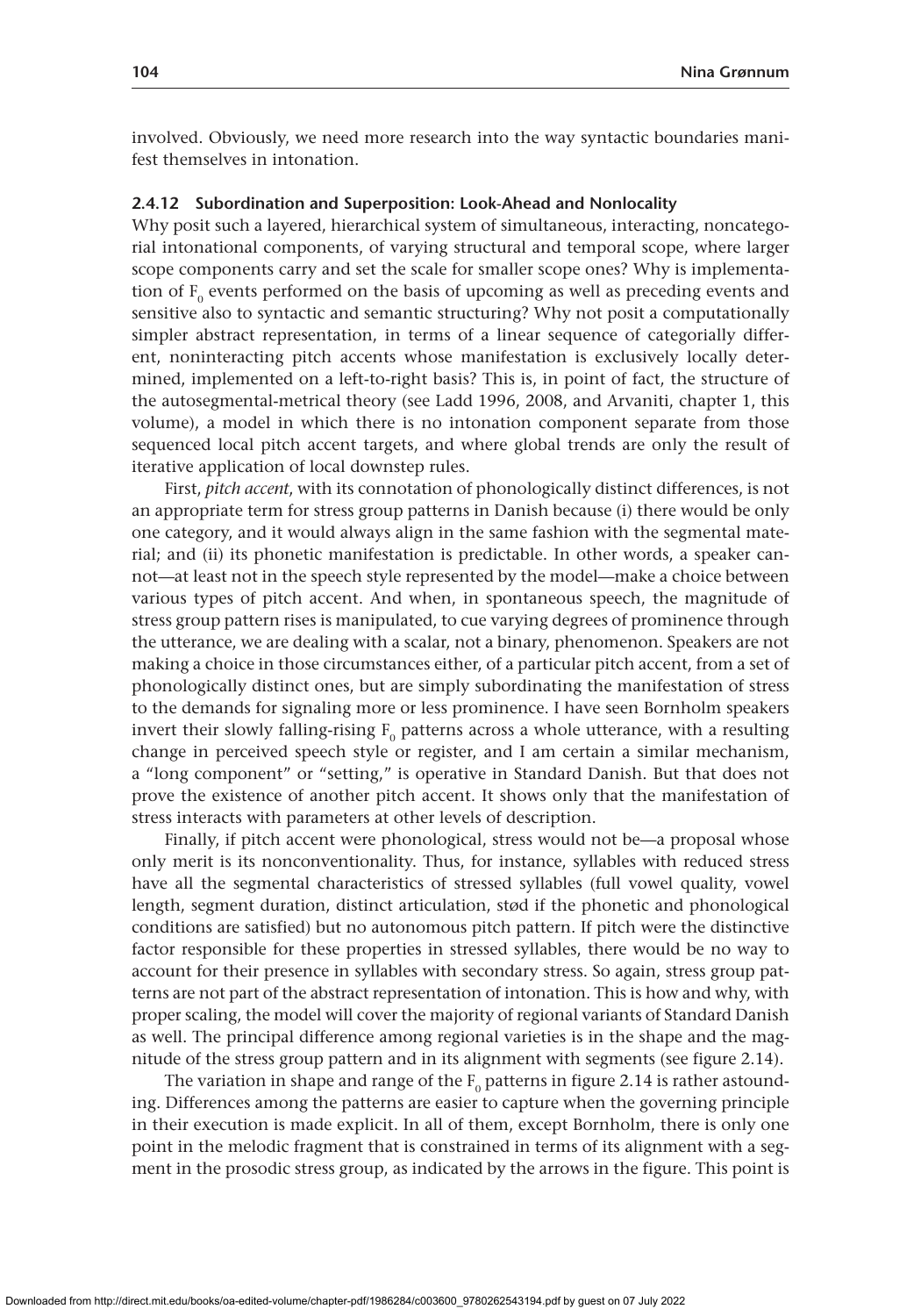

Model prosodic stress group patterns in six regional varieties of Standard Danish. Heavy dots depict the location of short stressed vowels on the  $\text{F}_{{}_{0}}$  pattern, medium dots depict the extension of the  $F_0$  movement in long stressed vowels, and fine dots depict the course of unstressed syllables in the prosodic stress group. In Bornholm, the horizontal arrows enclose movements that may be expanded or compressed in time, in concordance with the duration of the stressed vowel (long or short–the falling part) and the number of posttonic (p.t.) syllables in the stress group (the rising part). Vertical arrows point to the segmental anchor point.

low relative to the first posttonic in Copenhagen and Næstved (on Zealand) and high in Aalborg, Tønder, and Sønderborg (in Jutland).

The anchor is invariably associated with the stressed vowel offset in Aalborg, Tønder, and Sønderborg, but with its onset in Næstved. In Copenhagen, the low turning point coincides with the offset of the stressed vowel if it is short and occurs about halfway through a long stressed vowel. Leaving out Bornholm, neither segments nor syllables in the prosodic stress group on either side of the anchor have separate tonal representations. In other words, they are simply strung out on the melody, like pearls of varying length on an undulating string. Voiceless segments interrupt the melody and will have microprosodic effects, but do not otherwise interfere with the score. A complete pattern materializes only insofar as there are syllables to carry it; otherwise it Figure 2.14<br>
Figure 2.14<br>
We offset<br>
We offset<br>
We offset<br>
We offset<br>
Model prosodic stress group patterns in six regional varieties of Standard Danish. Heavy<br>
dots depict the location of short stress groups, in Bornholm,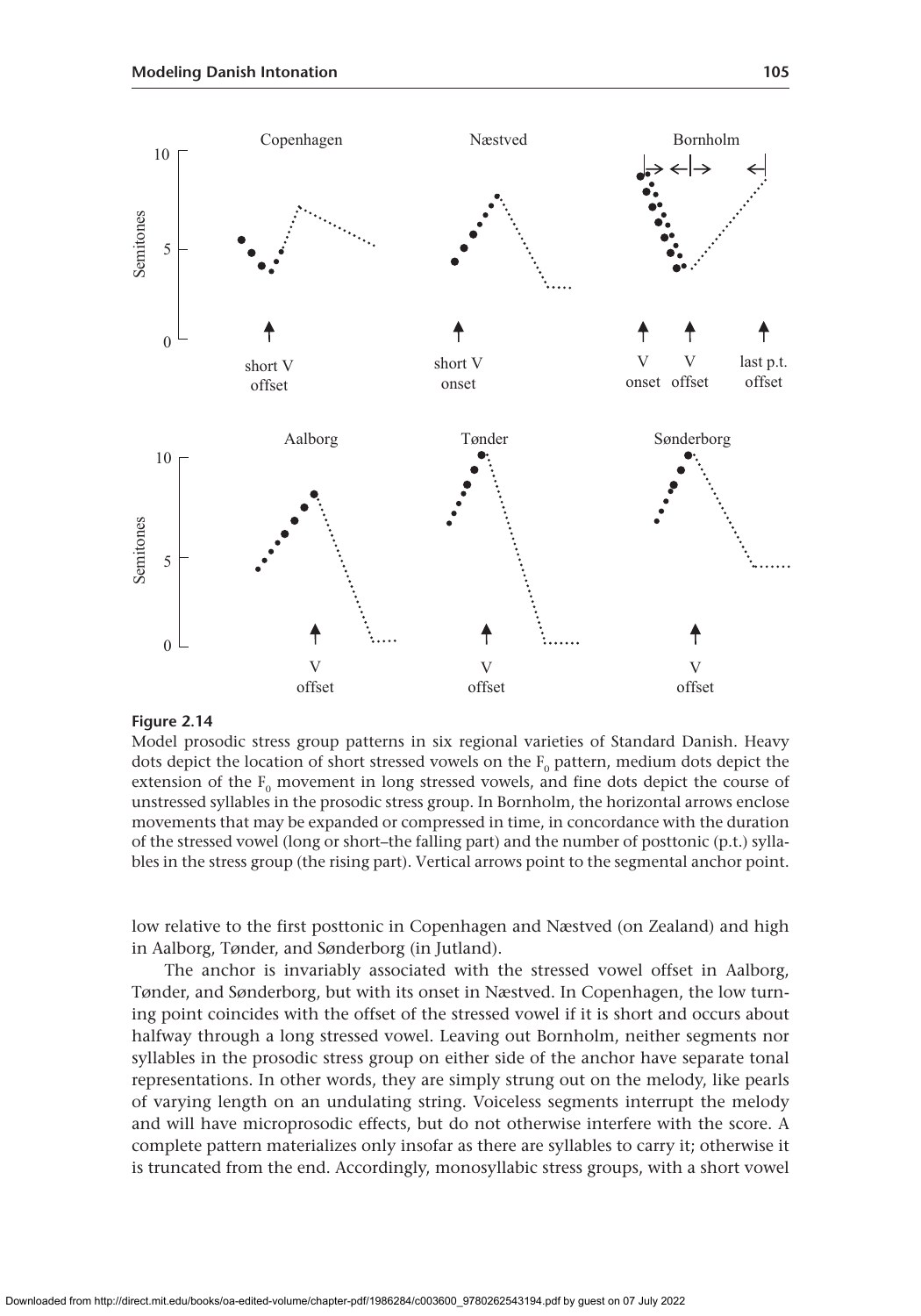surrounded by voiceless consonants, exhibit only that part of the melody indicated by the heavy dotted line part of these five patterns in figure 2.14.

Bornholm stands out from the other varieties by the very elastic relation between segments and  $F_0$ . The duration of the falling part of the tonal pattern varies (albeit slightly) with the duration of the stressed vowel so that the low turning point coincides with the offset of the vowel, be it short or long. The duration of the rise varies with the duration of the unstressed part of the stress group so that the rise terminates on the last posttonic syllable. This latter variation is considerable, between one and many posttonics, and perceptually the rise is more conspicuous than the fall. In other words, the pattern has three targets: a high onset, a low turning point, and a high offset. There is, however, a limit to how fast the fall and rise may be executed, a compressibility maximum; when this limit is reached—as in a monosyllabic stress group with a short vowel surrounded by voiceless consonants—the fall disappears, and what remains is the rise from a low onset to a high offset.

Whatever the  $F_0$  patterns, they are superposed on a contour defined by the stressed syllables without interfering with their frequency scaling, but the intonation contour (its location in the text, its slope, its length), on the contrary, is decisive for the manifestation of stress group patterns. Furthermore, the manifestation of prominence degrees above normal stress demonstrates yet more syntagmatic interaction. Stress group patterns are reduced before emphasis for contrast, but not before a mere focus, that is, the realization depends on the nature of the succeeding stress group.

Furthermore, utterance and text intonation contours cannot be computed on a purely left-to-right basis either. Slope varies in inverse proportion to length. Stressed syllables in an utterance are more closely spaced in frequency in longer than in shorter utterances. In other words, the location of a stressed syllable in the frequency range is sensitive to the number of succeeding ones. For example, the second stressed syllable is higher in an utterance of five than one of three stressed syllables, everything else being equal, as depicted in figure 2.11. A similar look-ahead is operative in the combination of utterances into prosodically coherent texts. In this manner, utterance and text contours are subject to compression and expansion in time, a process that is inconceivable without look-ahead. Pre-planning also turns up in the difference between coordinate main clauses, which are less slanted relative to the global textual contour than a sequence of terminal declaratives. Look-ahead and interaction turn up in the temporal structure as well: speaking rate is somewhat accelerated before a (noninitial) focused item.

Finally, intonation contours, except the maximally marked ones, are always associated with some degree of declination. Thus, for instance, there are no conventional declaratives without declination.

These facts should make an account of sentence intonation in Danish, in terms of (varying degrees of) local downstep or range reduction, triggered by certain pitch accent configurations, perhaps a formal possibility but empty of the significance it carries in tone languages. Note that the global character and the hierarchical principle underlying the superposition and subordination do not exclude the existence of features of a singular and noninteracting character such as boundary signals. Thus, there are Danish regional varieties that definitely have a specific, final boundary tone that does not interact with what precedes it, as in Sønderborg and Bornholm. Likewise, a hierarchical organization does not preclude lexical tonal differences.

To sum up, the hierarchical and sequential models do not differ in the acknowledgment of look-ahead, but they differ in its representation. For example, in linear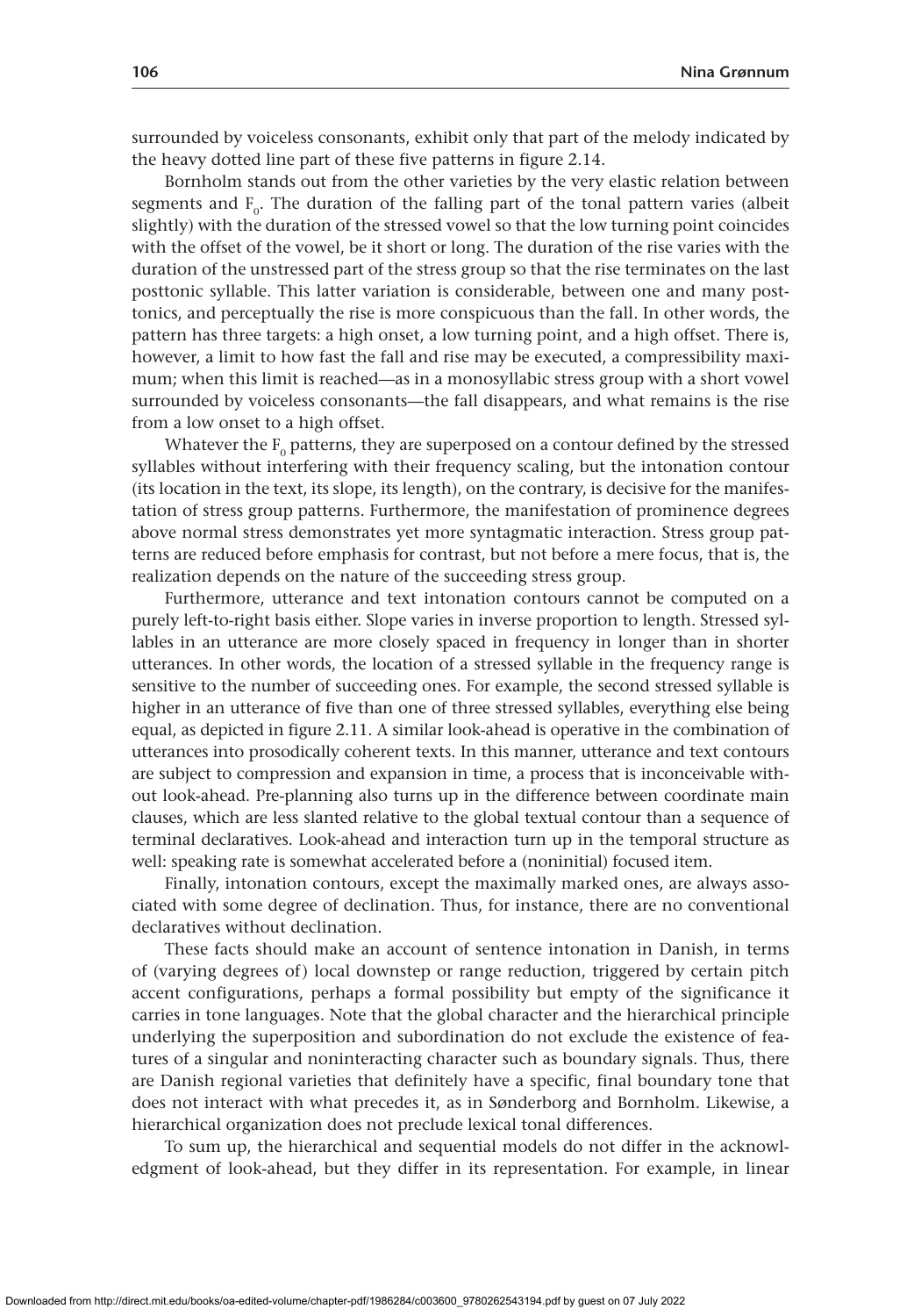sequence models, longer utterance onsets are higher than shorter ones, but pitch accent relations are unaffected. In the hierarchical approach, utterance onsets need not vary, but the declining slope is less steep in longer than in shorter utterances. Liberman and Pierrehumbert (1984) stated that a pitch accent can only look back to a previous pitch accent, a phrase to a previous phrase, and so on, and apparent instances of anticipation should be explained by, for example, feature spreading or temporal overlap in the realization of the segments in question (which is really only passing the buck). The hierarchical representation entails a more direct interaction between subconstituents and superordinate structures.

## **2.4.13 Intonation and Meaning**

The model described here has only two components: the prosodic stress group pattern and the superordinate intonation contour, with its potential subordinate phrase contours. The prosodic stress group pattern lends prominence to stressed syllables, but has no meaning in and of itself. The only potential candidate, then, for a direct link to meaning, albeit of a nonlexical nature, is the intonation contour. And indeed, figure 2.10 pointed to a correlation between intonation contour slope and sentence type. For instance, a declarative sentence in conventional use is typically associated with the most declining intonation contour: one that falls to the bottom of the speaker's normal speaking range. At the other extreme, declarative sentences that function as interrogatives are typically associated with a nondeclining intonation contour. But that is not tantamount to saying that any of these contours, in and of themselves, carry meaning in any narrow sense, at least not in linguistically coded messages. No one intonation contour invariably "means" one thing only, or invokes just one modality, just as no one modality is invariably associated with any one intonation contour. The larger context determines how any given sentence, with any given intonation contour, is to be interpreted, taking also unconventional and nontypical usage into account.

Some examples follow in table 2.1 from a corner of a phonetician's universe, all about what phoneticians do and what it takes to be one. They involve questions versus statements, and they demonstrate that any sentence, with any intonation contour, may be interpreted as either a question or a statement, according to the wider context. The numbers in parentheses in the intonation contour column refer to the contour slopes in figure 2.10.

Here are staged but plausible wider contexts for two of the examples in table 2.1. (i) The declarative sentence that opens an interview: A famous phonetician, now deceased, is invited to be interviewed on the Danish radio. The journalist opens the interview with a statement, with a typical unmarked statement intonation contour: *Du kalder dig selv fonetiker* (You call yourself a phonetician). But the utterance is correctly interpreted by the interviewee as a request for confirmation and an invitation for her to talk about herself and her life as a phonetician. (ii) The interrogative sentence that is interpreted as a polemical statement: A historian of science is being interviewed about various prominent figures in the humanities in Denmark and calls one of them a linguist, but then goes on to mention her important analysis of the acoustics of stop consonants. The journalist responds with a question: *Hvad er en fonetiker?* (What is a phonetician?) with a typical question intonation contour, but is being polemical and actually stating that with that kind of activity, one is a phonetician, not a linguist. Readers are invited to use their imagination to create contexts for the remaining six examples.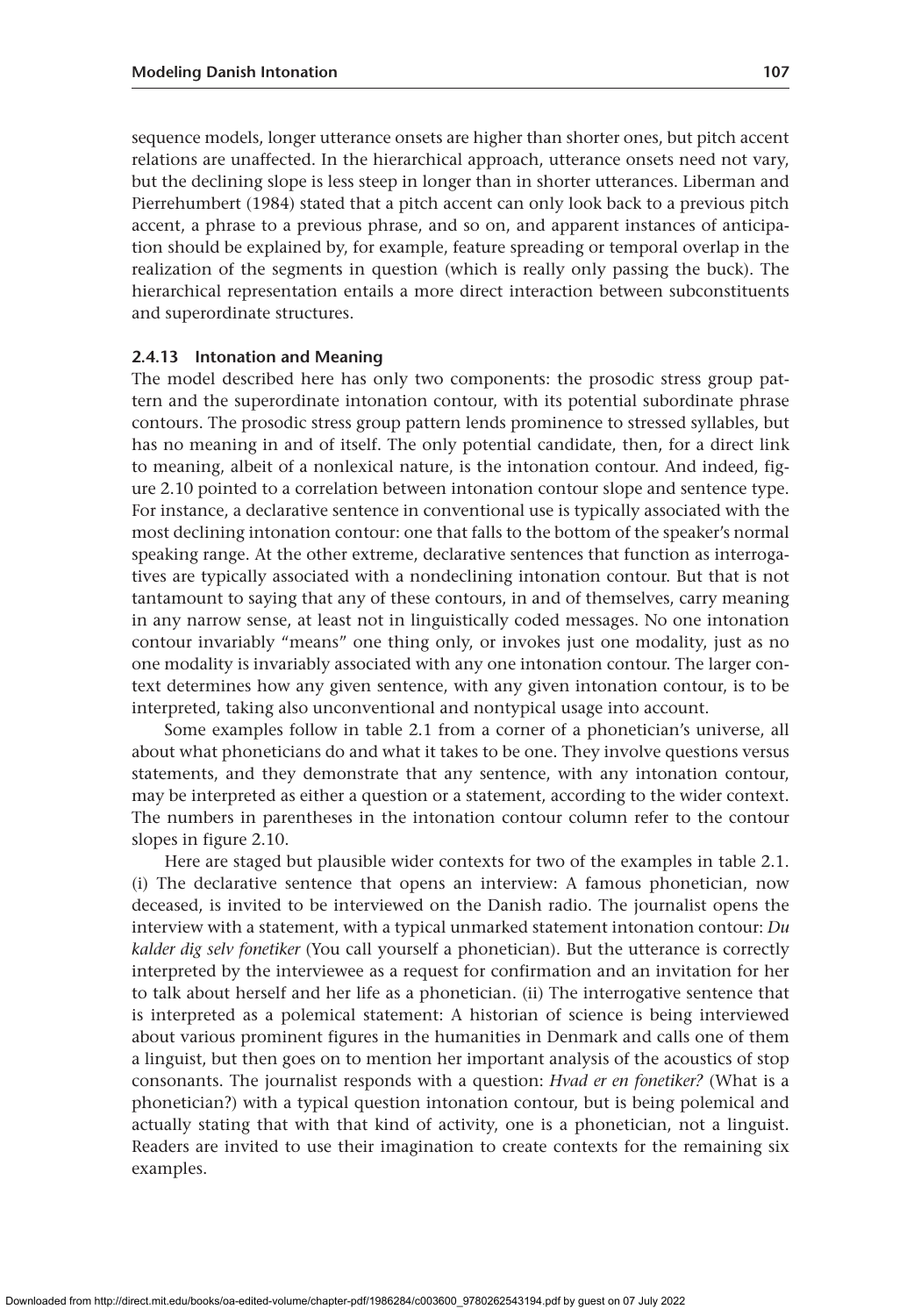|  |  | ., | UV. |
|--|--|----|-----|
|  |  |    |     |
|  |  |    |     |
|  |  |    |     |
|  |  |    |     |

## **Table 2.1**

Examples of declarative and interrogative sentences with different intonation contours and their interpretation in isolation and in various staged contexts

|                                       | The spoken utterance |                                |                                                                                           |  |  |  |  |  |
|---------------------------------------|----------------------|--------------------------------|-------------------------------------------------------------------------------------------|--|--|--|--|--|
| The sentence                          | Intonation contour   | Interpretation<br>in isolation | Interpretation in various<br>contexts                                                     |  |  |  |  |  |
| Declarative:<br>Du kalder dig selv    | Nondeclining $(1)$   | Question                       | <i>Question:</i> Why not a<br>linguist?                                                   |  |  |  |  |  |
| fonetiker<br>(You call yourself a     |                      |                                | <i>Ironical statement:</i> You are<br>NOT a phonetician.                                  |  |  |  |  |  |
| phonetician.)                         | Declining $(3)$      | Statement                      | Question: Opening an<br>interview                                                         |  |  |  |  |  |
|                                       |                      |                                | <i>Statement: And yet</i><br>someone else might call<br>you a LINGUIST.                   |  |  |  |  |  |
| Interrogative<br>Hvad er en fonetiker | Nondeclining (2)     | Question                       | <i>Question:</i> True request for<br>information.                                         |  |  |  |  |  |
| (What is a<br>phonetician?)           |                      |                                | Polemical statement:<br>That makes her a<br>PHONETICIAN.                                  |  |  |  |  |  |
|                                       | Declining $(3)$      | Statement                      | <i>Polemical question: If SHE</i><br>is not a phonetician, then<br>what IS a phonetician? |  |  |  |  |  |
|                                       |                      |                                | Statement in conclusion:<br>That makes her a<br>phonetician.                              |  |  |  |  |  |

## **2.4.14 Transcription**

The model was developed to account for speakers' production of short utterances and texts, in a distinct and formal style of speech, not with any specific application to transcription in mind, whether in fieldwork or didactic application. But its basic tenets the stress group pattern and the intonation contour—have served well as anchor points in the transcription of spontaneous Danish speech in the DanPASS corpus (Grønnum 2009).

The corpus is segmented down to word and syllable levels wherever possible. Orthography in tier 1 in the Praat screen shot in figure 2.15 (Boersma and Weenink 2006) is supplemented with information about stress, in the shape of commas before the vowels of the stressed syllables; word class information is fully specified in tier 2 and simplified in tier 3; the phoneme representation is in tier 4; an idealized pronunciation in tier 5; the actual phonetic transcription, relatively fine grained, at the word level in tier 6; and broken into syllables in tier 7. Tiers 8 and 9 hold the prosodic information. Stressed syllables are marked with a star. If more than normally/neutrally prominent, the star is preceded by an exclamation mark. The magnitude of the rise to the first posttonic syllable may be higher than normal (H/; not evidenced in figure 2.15), simply high (H), or smaller than normal (h). If a posttonic syllable, for whatever reason, is lower than the preceding stressed syllable, it is marked in analogous fashion with  $L\setminus$ (much lower), L (lower), and l (a little lower), respectively (not evidenced in figure 2.15 and not very common). In tier 9, the perceived pitch level of each stressed syllable in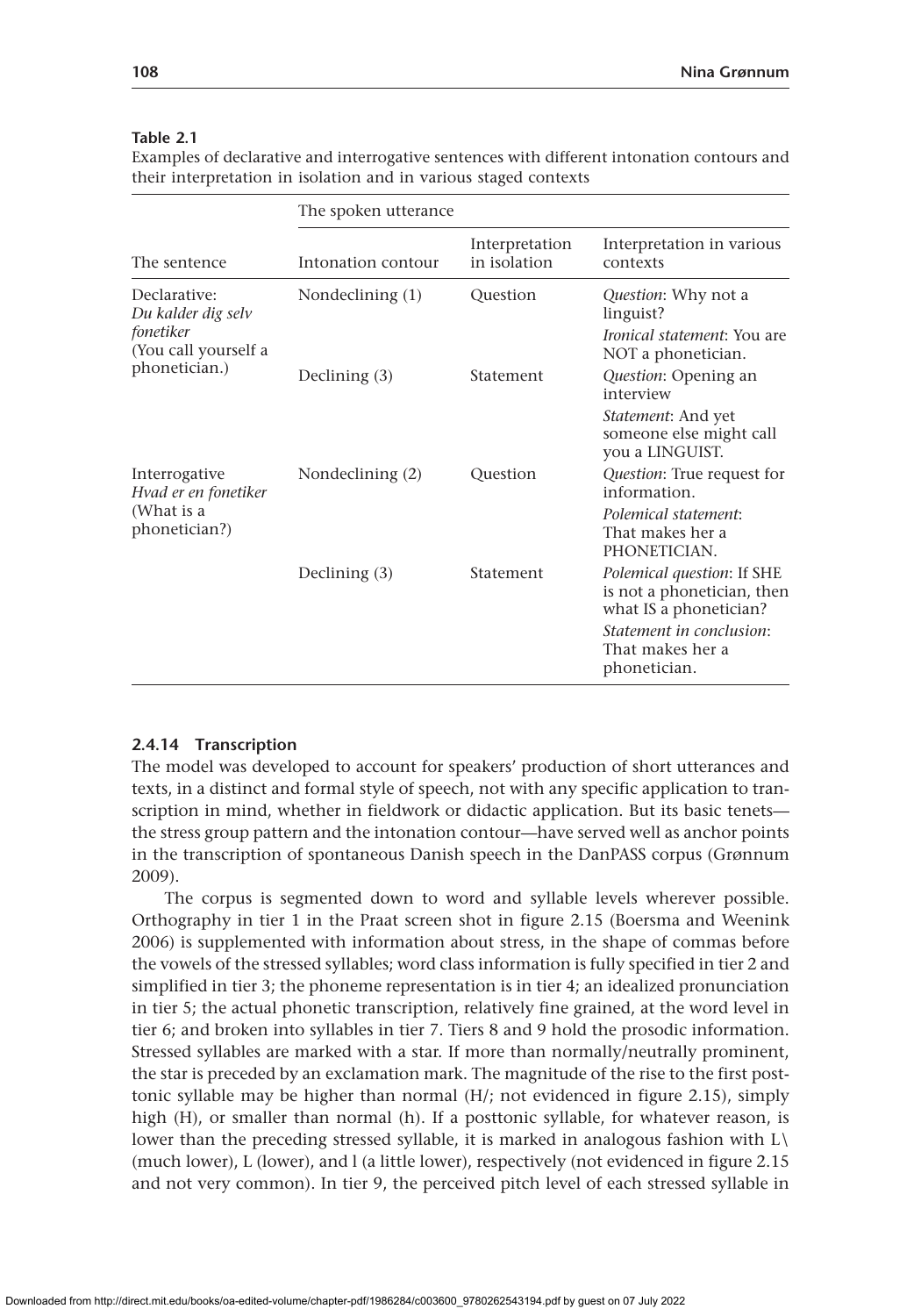| 240.629342 |                                     | <b>160 Hz</b> |             | 60 Hz<br>ortografi<br>1 <del>913</del> | 988 (reducere                              | <b>342</b> motation          |                             | <b>Raak</b> seret lyds<br>98Rhift (ord-do | yagain                   |                    | fik%} tone<br>fi1£Monation | kl72 ZZZZ      | (38)           | 156.210658                    |                                   |
|------------|-------------------------------------|---------------|-------------|----------------------------------------|--------------------------------------------|------------------------------|-----------------------------|-------------------------------------------|--------------------------|--------------------|----------------------------|----------------|----------------|-------------------------------|-----------------------------------|
|            |                                     |               |             | s,yd                                   | syd/RGU                                    | VCN/p/s                      | syd                         | syð                                       | syð                      | syð                |                            | % $1\%$ ll%    |                | 240.629342                    |                                   |
|            |                                     |               |             | stik                                   | stik/RG                                    | stik/AD                      | stek                        | sdeğ                                      | sdeg                     | sdeg               |                            |                |                |                               |                                   |
|            |                                     |               |             | $\ddot{}$                              |                                            |                              |                             |                                           |                          |                    |                            |                |                |                               |                                   |
|            |                                     |               | <b>WHEN</b> | kl.ippe                                |                                            | klippe $\sqrt{N}$            | <b>Edəp</b> i               | <b>ega<sub>k</sub></b>                    | <b>kleß</b>              | 89                 |                            |                |                |                               |                                   |
|            |                                     |               |             |                                        |                                            |                              |                             |                                           |                          | Ыe                 | ₩                          |                |                |                               |                                   |
|            |                                     |               |             | st,ore                                 | ned/RGU mod/SP den/ store/AN klippe/NCCSU= |                              | erois <sup>'</sup>          | a:ops                                     | arops <sub>1</sub>       | arops <sub>1</sub> | $\mathbf{q}_{*}$           |                |                |                               |                                   |
|            |                                     |               |             | den                                    |                                            |                              | $\tan^2$                    | $\dim^2$                                  | ਚੋ                       | සි                 | h.                         |                |                |                               |                                   |
|            |                                     |               |             | m, od                                  |                                            | ned/ADV mod/PR den/ store/AD | $m\alpha^2d$                | $\text{mod}^{\mathfrak{F}^2}$             | $\mathrm{mod}^3$         | moð <sup>?</sup>   | ×                          | 196            |                | Visible part 3.480063 seconds | Total duration 396.840000 seconds |
|            |                                     |               |             | n,ed                                   |                                            |                              | ne:'d                       | neð <sup>7</sup>                          | neð <sup>Y</sup>         | 'neð <sup>?</sup>  |                            | $\%$ m h m > > |                |                               |                                   |
|            |                                     |               |             |                                        |                                            |                              |                             |                                           |                          | ද්ධ                |                            |                |                |                               |                                   |
|            |                                     |               |             | =tr,edjedel                            | tredjedel/NCCSU=I                          | tredjedel/N                  | 'tredjade: <sup>2</sup> l   | 't <sup>s</sup> вæðjэde: <sup>?</sup> l   | 'træðjɪde <sup>?</sup> l | 'træðji            | H*I                        |                | $\frac{1}{1}$  |                               |                                   |
|            |                                     |               |             |                                        |                                            |                              |                             |                                           |                          |                    |                            |                |                |                               |                                   |
|            |                                     |               |             | en                                     |                                            | em/A                         | $\mathfrak{a},\mathfrak{a}$ | $\mathbf{e_i}^{\mathbf{z_n}}$             | $\epsilon$               | en                 |                            |                |                |                               |                                   |
|            |                                     |               |             | skal                                   | skal/VA en/A                               | skal/V                       | skal                        | sğal                                      | sga                      | sga                |                            |                |                |                               |                                   |
|            |                                     |               | 0 Hz        | $\frac{du}{dt}$                        | 2  du                                      | $\frac{1}{2}$                | 4 du                        | $\vec{e}$                                 | đ<br>ဖ                   | đ                  | $\overline{\alpha}$        | တ<br>န         | $\overline{C}$ |                               |                                   |
|            | $-0.5188$<br>$-0.0001676$<br>0.5517 | 5000 Hz       |             |                                        |                                            |                              |                             |                                           |                          |                    |                            |                |                | 237.149279 237.149279         |                                   |

Figure 2.15<br>Praat screen shot from the DanPASS corpus. Source: http://www.danpass.hum.ku.dk. Praat screen shot from the DanPASS corpus. *Source*:<http://www.danpass.hum.ku.dk>. **Figure 2.15**

Downloaded from http://direct.mit.edu/books/oa-edited-volume/chapter-pdf/1986284/c003600\_9780262543194.pdf by guest on 07 July 2022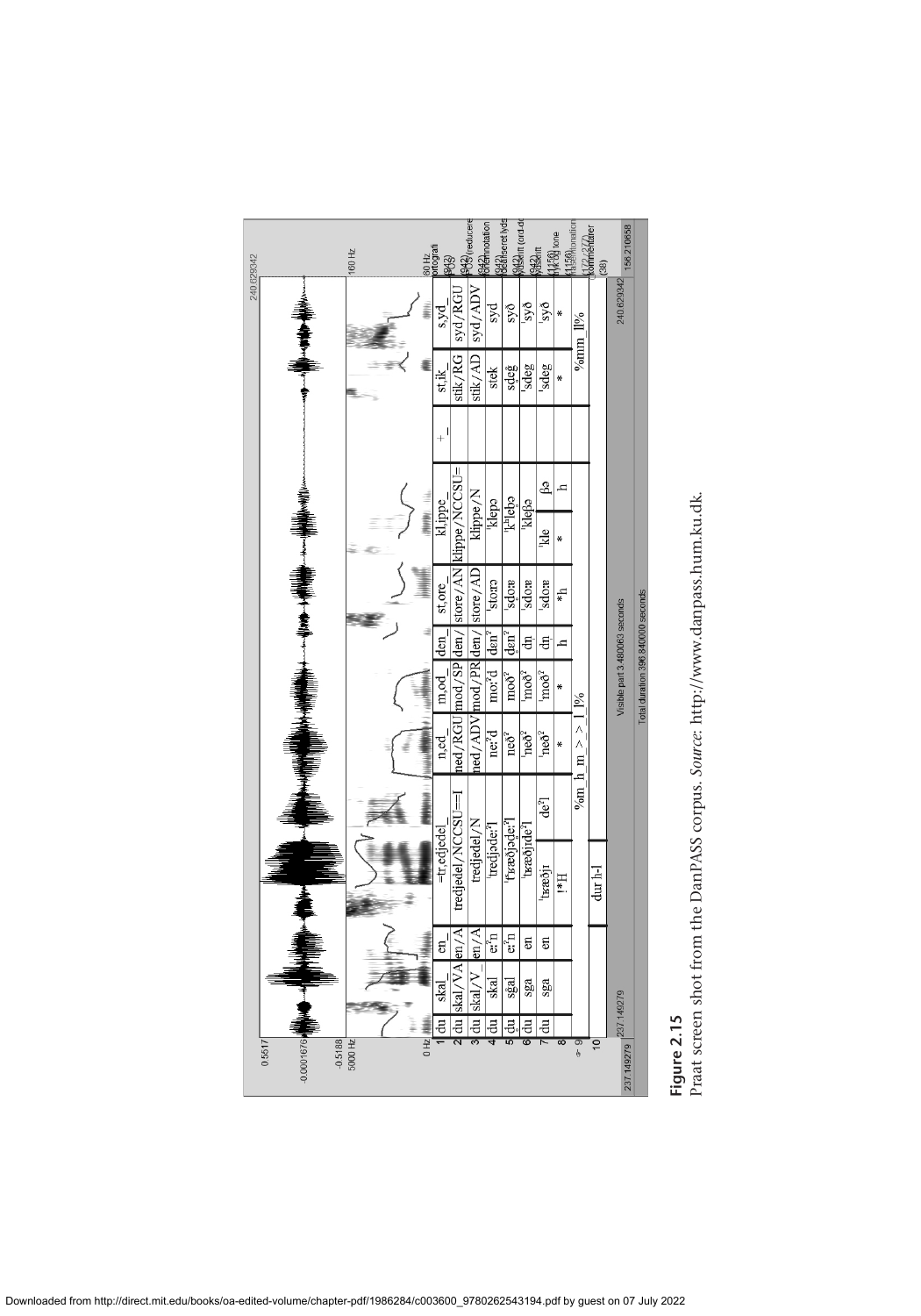the phrase is annotated to three degrees: high (h), mid (m), and low (l), respectively. Gradual decline over several stressed syllables, for instance, from mid to low, is marked with arrows, as shown in the figure. No attempt has been made to relate contours across phrase boundaries, but the information may easily be supplied if required.

Note that any similarity with the tones and break indices (ToBI) convention for transcribing prosody (see Jun, chapter 4, this volume) is merely superficial. For the description of Danish intonation, the phonological assumptions behind ToBI are inappropriate, and as a phonetic transcription system, it is not sufficiently fine grained. (For a more detailed discussion, see Thorsen 1985, 1986a, 1986b, and Grønnum 1995.)

#### **2.4.15 Psychological Reality**

A linear representation is computationally somewhat simpler, and thus easier to implement in rule synthesis, than layered structures involving look-ahead, but that is not necessarily indicative of how speakers and listeners process intonation. And look-ahead is definitely operative and evidenced in other aspects of speech, so why not in intonation?

We are all both speakers and hearers, and although we do not a fortiori produce and perceive in the same terms, it is at least not an unlikely assumption. I hypothesize that utterance intonation in Danish is holistically conceived, and that this concept is cognitively simpler to the speaker and listener than the summation of its atomic elements, that is, the local ups and downs. Anecdotal evidence hints that this hypothesis would be worth testing. When linguistically naïve Danes are asked to characterize the melody of various Danish utterances, they typically provide gross overall shapes. They have to be pushed hard—and you have to exaggerate the patterns—for them to hear that there are local pitch movements associated with stressed syllables. The local humps are not conceived as part of the melody, and listeners seem to disregard the contribution to pitch that comes from stress.

## **2.5 From Read to Spontaneous Speech**

What happens when the model is confronted with spontaneous speech? I do not expect look-ahead and preplanning to be much in evidence. If the speaker does not know in advance what he is going to say, but proceeds as his thoughts develop, he may not only have to insert prosodic phrase boundaries and pauses in suitable places, but he may also be forced to lower the utterance offset in longer utterances relative to shorter ones. Nor do I expect to encounter the even distribution of prominence that characterizes isolated read utterances. On the contrary, prominence will vary among the stressed words as the pragmatic context dictates. Therefore,  $F_0$  rises in stress group patterns will vary in magnitude, with higher rises after more prominent syllables (see section 2.4.5; Jensen and Tøndering 2005a, 2005b), and global contours will not progress in smooth and regular fashion because prominence beyond neutral may propel the stressed syllable upward in the frequency range, making the contour bumpy. On the other hand, I would still expect utterance modality to be inherent in the global trend of its contour and stress group  $F_0$  patterns to be superposed on the contour without interfering with its execution, except for the timing inherent in the duration of individual stress groups.

A handful of studies of spontaneous Danish address these issues. Dyhr (1993) analyzed a total of 302 utterances from three speakers, interviewed in their homes. He mostly confirms the validity of the model's assumptions but also finds that longer declarative utterance contours may level out toward the end or perform a rising-falling movement from start to finish. Dyhr (1995) notes that emphasis may be achieved not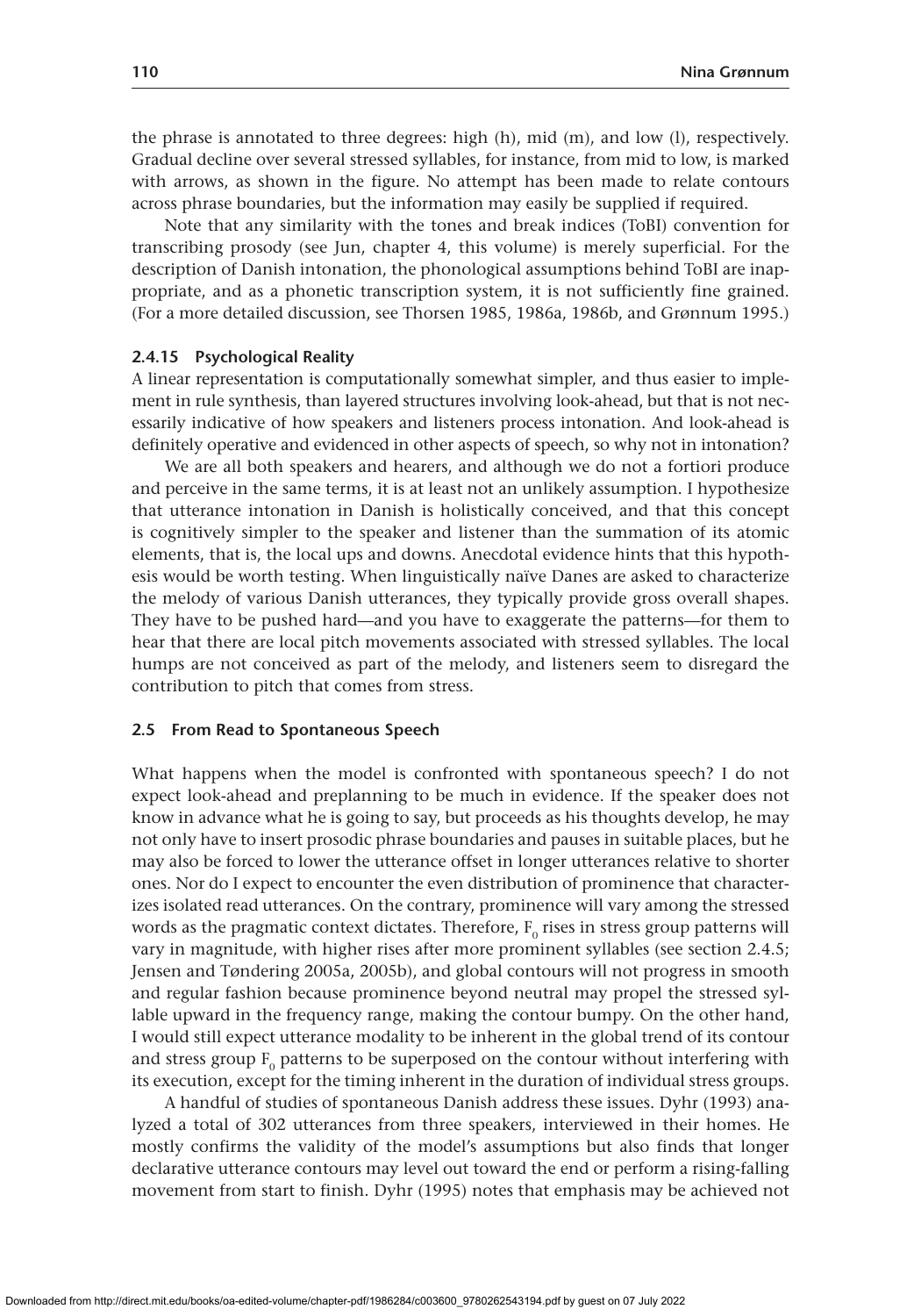only by lifting the stressed syllable upward in the frequency range, but occasionally also by lowering it, relative to surrounding stressed syllables.

Grønnum and Tøndering (2007) analyzed three hundred questions of various types, plus 51 declarative utterances for comparison, from some of the dialogues in the DanPASS corpus. In spite of considerable variability in the material, there is nevertheless a tendency for different global trends among the contours, *and* an association between global trend and utterance modality, although with a slightly different ordering than in read speech. Questions with word order inversion are slightly less declining than declarative questions. Surprisingly, final  $F_0$  rises were somewhat higher in the declarative utterances and smaller on the less declining interrogative contours, contrary to read speech. However, new information is typically found last in declaratives but first in questions (Lambrecht 1994), which may account for the distribution of  $F_0$ rises in these dialogues.

Tøndering (2008, 2010) provides a thorough analysis of intonation and syntax in nearly all the monologues in DanPASS: 2,604 prosodic phrases, from fifteen speakers, containing between zero and fifteen stressed syllables. He encountered 550 different sequences of the four symbols in the annotation (*h*, *m*, *l*, >). For example, there are 469 prosodic phrases with four stressed words; they occur with 91 different contours (of 111 theoretically possible ones). No model can be expected to predict this kind of variability, and ʻa model of intonation in spontaneous speech' is actually a contradiction in terms. But we may inquire which features of read speech recur in spontaneous speech, though we may not be able to quantify them accurately. Tøndering finds no evidence of look-ahead and preplanning in the data, in terms of equidistantly frequency scaled stressed syllables in contours of constant range. On the contrary, longer phrases have lower offsets than shorter ones do, as expected. Nor is the magnitude of the  $F_0$  rise in stress group patterns found to decrease gradually through the phrase, also as expected. On the other hand, Tøndering reports no evidence that  $F_0$  patterns per se—by virtue of their peak or offset frequency—have any role in the scaling of the stressed syllables. And in spite of the rather forbidding variability, he nonetheless discovers an overall declining trend in the bumpy intonation contours. (There are hardly any questions in these monologues.) He finds, furthermore, that  $F_0$  rises are highest in the last stress group in the phrase. That is where new information is located, hence with more prominence, hence higher  $F_0$  rises.

In summary, applied to the description of intonation in spontaneous speech, with its contextually and pragmatically induced variation in prominence, the model needs to adjust the smooth progression of the stressed syllables in prosodic phrases and utterances, as well as the gradual reduction of the associated  $F_0$  patterns. Insofar as final stressed syllables are the more prominent ones in declaratives, that will, in and of itself, make final  $F_0$  rises higher than preceding ones and also higher than in nondeclaratives, where new information tends to occur early, not late as in declaratives.

## **2.6 Conclusion**

If any feature in Danish prosody can lay claim to fame for its complexity, it would be the stød (Basbøll 2005; Grønnum, Vazquez-Larruscaín, and Basbøll 2013), not intonation, which could hardly be simpler. What most obviously distinguishes standard Danish intonation from other languages—notably its nearest neighbor, Swedish—is the small inventory of components. There are only two: a global utterance contour, which may be partitioned into a succession of subordinate prosodic phrase contours and may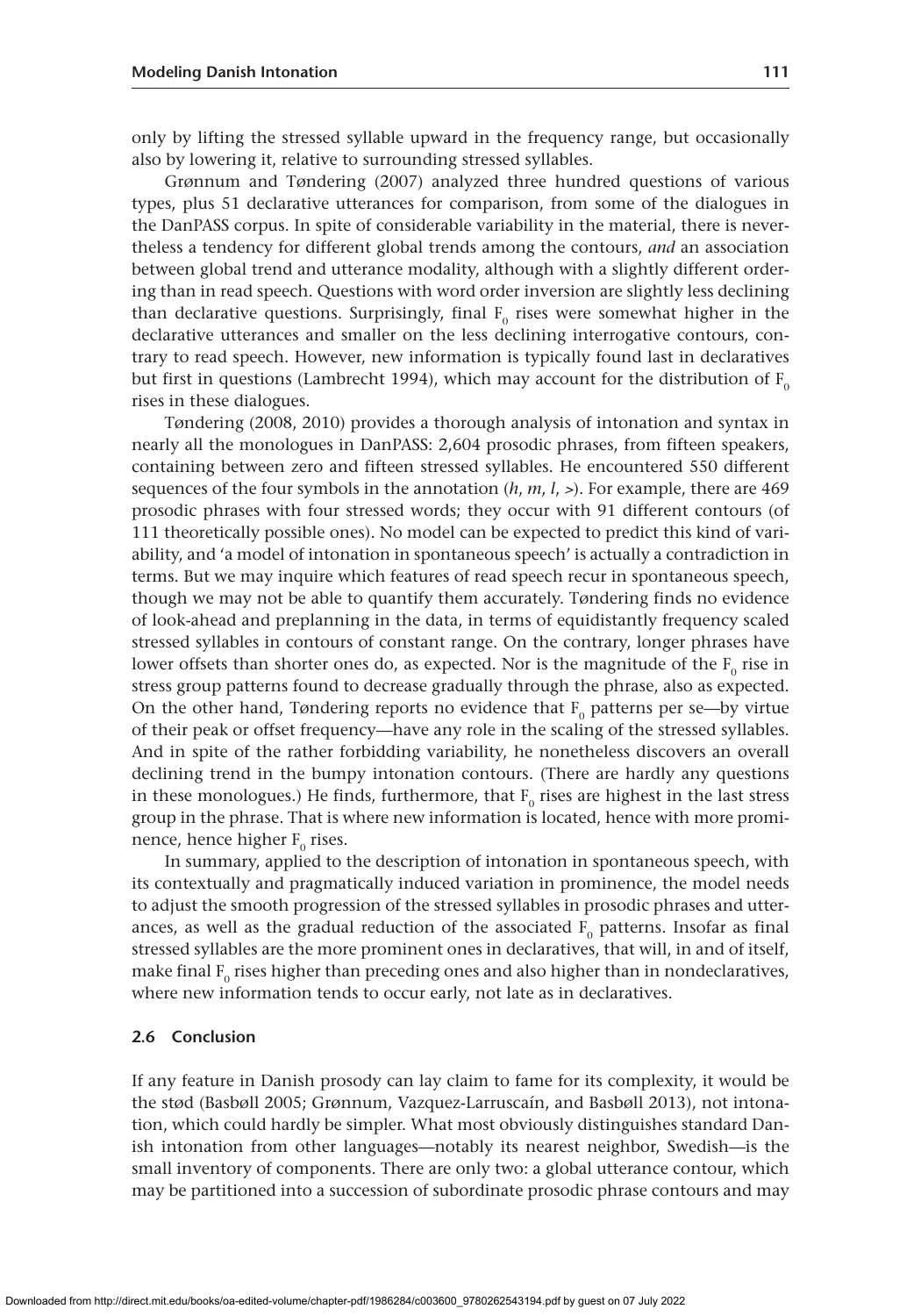also combine to form overarching textual contours, and a local  $F_0$  pattern associated with the prosodic stress group. In spite of its considerable variability, intonation in spontaneous speech can be accounted for with the same two entities. The difference in final  $F_0$  rise magnitude between declaratives and interrogatives could have been a candidate for a separate cue to modality if it were not for the contraintuitive fact that these rises are more extensive in declaratives than in interrogatives. This difference has to do not with modality per se but with the different way information is structured in questions and statements.

The other distinguishing feature is what in read speech appears as a hierarchical organization of the two components:  $F_0$  patterns are superposed on and subordinate to the intonation contour. Superposition means that stress group patterns do not interfere with the intonation contour as defined by the stressed syllables. Subordination means that the magnitude of  $F_0$  excursion in the stress group pattern depends partly on the kind of contour on which it rides (higher rises on less declining contours) and partly on its location on the contour (rises shrink from start to finish). The need to highlight some words in spontaneous speech and relegate others to the background introduces a gradation of acoustic and perceptual prominence that wreaks havoc with the smooth intonation contours of read speech. Furthermore, with more or less prominence,  $F_0$  patterns are more or less extensive. Accordingly, they do not shrink gradually toward the end, and their subordination to the utterance contour is not discernible. But as long as the frequency scaling of the stressed syllables is unaffected by the associated  $F_0$  patterns in terms of their peak or offset frequency, the intonation contour is still superordinate to the manifestation of the prosodic stress group pattern, and a hierarchy can be said to exist.

Evidently, the last word has not been said about Danish intonation, and many more analyses of spontaneous speech are awaiting future investigations.

#### **Acknowledgments**

Many thanks to Hans Basbøll for extensive and insightful comments on a draft of this chapter.

## **Note**

**1**. Until the mid-1980s I published under my married name as Nina Thorsen and until 1989 as Nina Grønnum Thorsen.

#### **References**

Andersen, P. 1954. "Dansk Fonetik." In *Nordisk Lærebog for Talepædagoger*, 308–354. Copenhagen: Rosenkilde og Baggers Forlag.

Arnholtz, A. 1939–1940. "Talekunstens og talelærens udvikling og stilling i Danmark." *Nordisk Tidsskrift for Tale og Stemme* 4:82–98.

Arnholtz, A. 1942. "Om vulgær-københavnskens melodik." *Nordisk Tidsskrift for Tale og Stemme* 6:23–24.

Arnholtz, A. 1954. "Dansk Foredragslære." In *Nordisk Lærebog for Talepædagoger*, 422–451. Copenhagen: Rosenkilde og Baggers Forlag.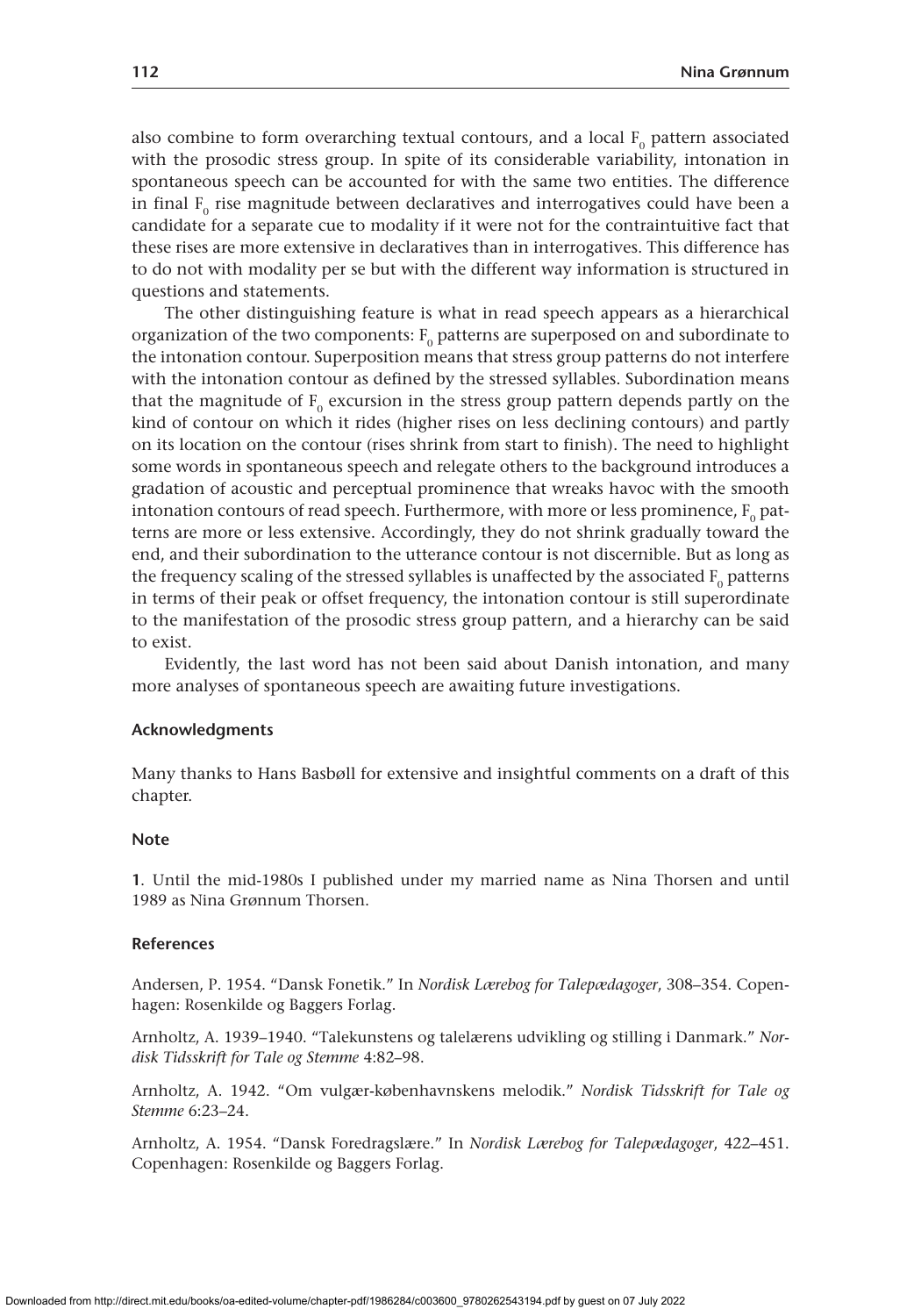Basbøll, H. 2005. *The Phonology of Danish*. Oxford: Oxford University Press.

Bloch, S. N. J. 1805. *Forsøg til en Theorie for det udvortes Foredrag*. Odense, Denmark: S. Hempel.

Bo, A. 1933. *Tonegangen i Dansk Rigsmål*. Copenhagen: Branner.

Boersma, P., and D. Weenink. 2006. *Praat: Doing Phonetics by Computer*. Computer program praat5404 (accessed December 29, 2014, at<http://www.praat.org/>).

Brink, L., and J. Lund. 1975. *Dansk Rigsmål 1–2, Lydudviklingen siden 1840 med særligt henblik på sociolekterne i København*. Copenhagen: Gyldendal.

Bruce, G. 1977. *Swedish Word Accents in Sentence Perspective*. Lund, Sweden: Gleerup.

Dyhr, N. J. 1993. "An Acoustical Investigation of the Fundamental Frequency in Danish Spontaneous Speech." In *Nordic Prosody VI*, edited by B. Granström and L. Nord, 23–32. Stockholm: Almqvist and Wiksell.

Dyhr, N. J. 1995. "The Fundamental Frequency in Danish Spontaneous Speech with Special Reference to Syllables Boosted for Emphasis." In *Aspects of Danish Prosody*, edited by J. Rischel and H. Basbøll, 49–67. Odense, Denmark: Odense University Press.

Fischer-Jørgensen, E. 1946, 1947. Unpublished lecture notes (now belonging to the author).

Fischer-Jørgensen, E. 1983. "The Acoustic Manifestation of Stress in Danish with Particular Reference to the Reduction of Stress in Compounds." In *Sound Structures: Studies for Antonie Cohen*, edited by M. van den Broecke, V. van Heuven, and W. Zonneveld, 81–104. Dordrecht, the Netherlands: Foris Publications. A more comprehensive version appears in *Annual Report of the Institute of Phonetics, University of Copenhagen* 18 (1984): 45–161.

Forchhammer, G. 1903. *Om Nødvendigheden af Sikre Meddelelsesmidler i Døvstummeundervisningen*. Copenhagen: J. Frimodts Forlag.

Fujisaki, H., K. Hirose, and K. Ohta. 1979. "Acoustic Features of the Fundamental Frequency Contours of Declarative Sentences in Japanese." *Annual Bulletin—Research Institute of Logopedics and Phoniatrics* 13:163–173.

Gårding, E. 1979. "Sentence Intonation in Swedish." *Phonetica* 36:207–215.

Grønnum, N. 1990. "Prosodic Parameters in a Variety of Regional Danish Standard Languages, with a View towards Swedish and German." *Phonetica* 47:182–214.

Grønnum, N. 1991. "Terminality and Completion in Danish, Swedish and German." In *Proceedings of the Twelfth International Congress of Phonetic Sciences*, edited by the Congress Committee and the Organizing Committee, vol. 4, 270–273. Aix-en-Provence, France: Université de Provence, Service des Publications.

Grønnum, N. 1992. *The Groundworks of Danish Intonation: An Introduction*. Copenhagen: Museum Tusculanum Press.

Grønnum, N. 1993. "Perceptual Invariance in Danish Stress Group Patterns." In *Nordic Prosody VI*, edited by B. Granström and L. Nord, 77–85. Stockholm: Almqvist and Wiksell.

Grønnum, N. 1994. "Rhythm, Duration and Pitch in Regional Variants of Standard Danish." *Acta Linquistica Hafniensia* 27:190–218.

Grønnum, N. 1995. "Superposition and Subordination in Intonation: A Non-Linear Approach." In *Proceedings of the Thirteenth International Congress of Phonetic Sciences*, edited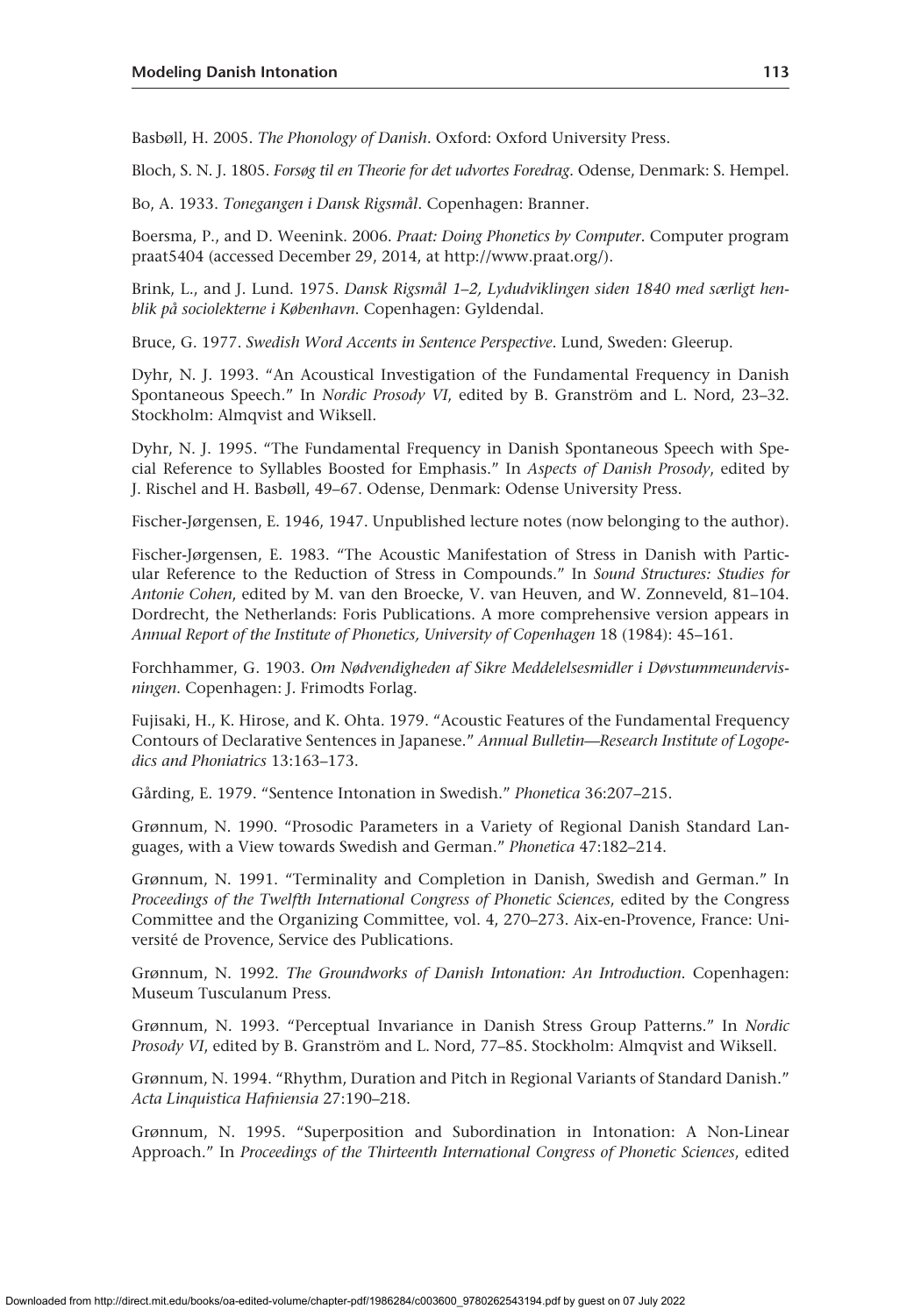by K. Elenius and P. Branderud, vol. 2, 124–131. Stockholm: Stockholm Congress Organisers at Kungliga Tekniska Högskolan and Stockholm University.

Grønnum, N. 1998a. "A Critical Remark to D. R. Ladd's Intonational Phonology." *Journal of Phonetics* 26:109–112.

Grønnum, N. 1998b. "Intonation in Danish." In *Intonation Systems: A Survey of Twenty Languages*, edited by D. Hirst and A. di Cristo, 131–151. Cambridge: Cambridge University Press.

Grønnum, N. 2000. "Danish: Illustrations of the IPA." *Journal of the International Phonetic Association* 28:99–105.

Grønnum, N. 2007. *Rødgrød med Fløde. En lille bog om dansk fonetik*. Copenhagen: Akademisk Forlag.

Grønnum, N. 2009. "A Danish Phonetically Annotated Spontaneous Speech Corpus (Dan-PASS)." *Speech Communication* 51:594–603. <https://doi:10.1016/j.specom.2008.11.002>. The corpus is available at [www.danpass.hum.ku.dk.](http://www.danpass.hum.ku.dk)

Grønnum, N., and J. Tøndering. 2007. "Question Intonation in Non-Scripted Danish Dialogues." In *Proceedings of the Sixteenth International Congress of Phonetic Sciences*, edited by J. Trouvain and W. J. Barry, 1229–1232. Saarbrücken, Germany: Saarland University.

Grønnum, N., M. Vazquez-Larruscaín, and H. Basbøll. 2013. "Danish Stød: Laryngealization or Tone." *Phonetica* 70:66–92.

Heger, S. 1981. *Sprog og Lyd: Elementær Dansk Fonetik*. Copenhagen: Akademisk Forlag.

Hjelmslev, L. 1951. "Grundtræk af det danske udtrykssystem med særligt henblik på stødet." *Selskab for Nordisk Filologi. Årsberetning for 1947-49-50*:12–24. English translation by Francis Whitfield, "Outline of the Danish Expression System with Particular Reference to the Stød." In L. Hjelmslev, *Essais linguistiques II* (= *Travaux du Cercle Linguistique de Copenhague*, vol. 14), edited by N. Ege, E. Fischer-Jørgensen, K. Togeby, and F. J. Whitfield, 1979, 247–266. Copenhagen: Nordisk Sprog og Kulturforlag.

Hjelmslev, L. 1954. "Almindelig Fonetik." In *Nordisk Lærebog for Talepædagoger*, 233–307. Copenhagen: Rosenkilde og Baggers Forlag.

Høysgaard, J. P. 1747. *Accentuered og Raisonnered Grammatica*. In *Danske Grammatikere, Bind IV*, edited by H. Bertelsen, 1920, 249–487. Copenhagen: Nordisk Forlag. Reprint 1979, Copenhagen: Det Danske Sprog og Litteratur Selskab.

Høysgaard, J. P. 1769. *Første Anhang til den Accentuerede Grammatika*. In *Danske Grammatikere, Bind V*, edited by H. Bertelsen, 1923, 507–550. Copenhagen: Nordisk Forlag. Reprint 1979, Copenhagen: Det Danske Sprog og Litteratur Selskab,

Jensen, C., and J. Tøndering. 2005a. "Choosing a Scale for Measuring Perceived Prominence." In *Proceedings of 6th Interspeech 2005 and 9th European Conference on Speech Communication and Technology (EUROSPEECH)*, 2385–2388. International Speech Communication Association (ISCA).

Jensen, C., and J. Tøndering. 2005b. "Perceived Prominence and Scale Types." In *Proceedings of the XVIIIth Swedish Phonetics Conference*, edited by A. Eriksson and J. Lindh, 111–114. Göteborg, Sweden: Göteborg University.

Jensen, J. 1833. *Forsøg til en Dansk Sproglære*. Copenhagen: Den Gyldendalske Boghandel.

Jerndorff, P. 1897. *Om Oplæsning*. Copenhagen: Nordisk Forlag.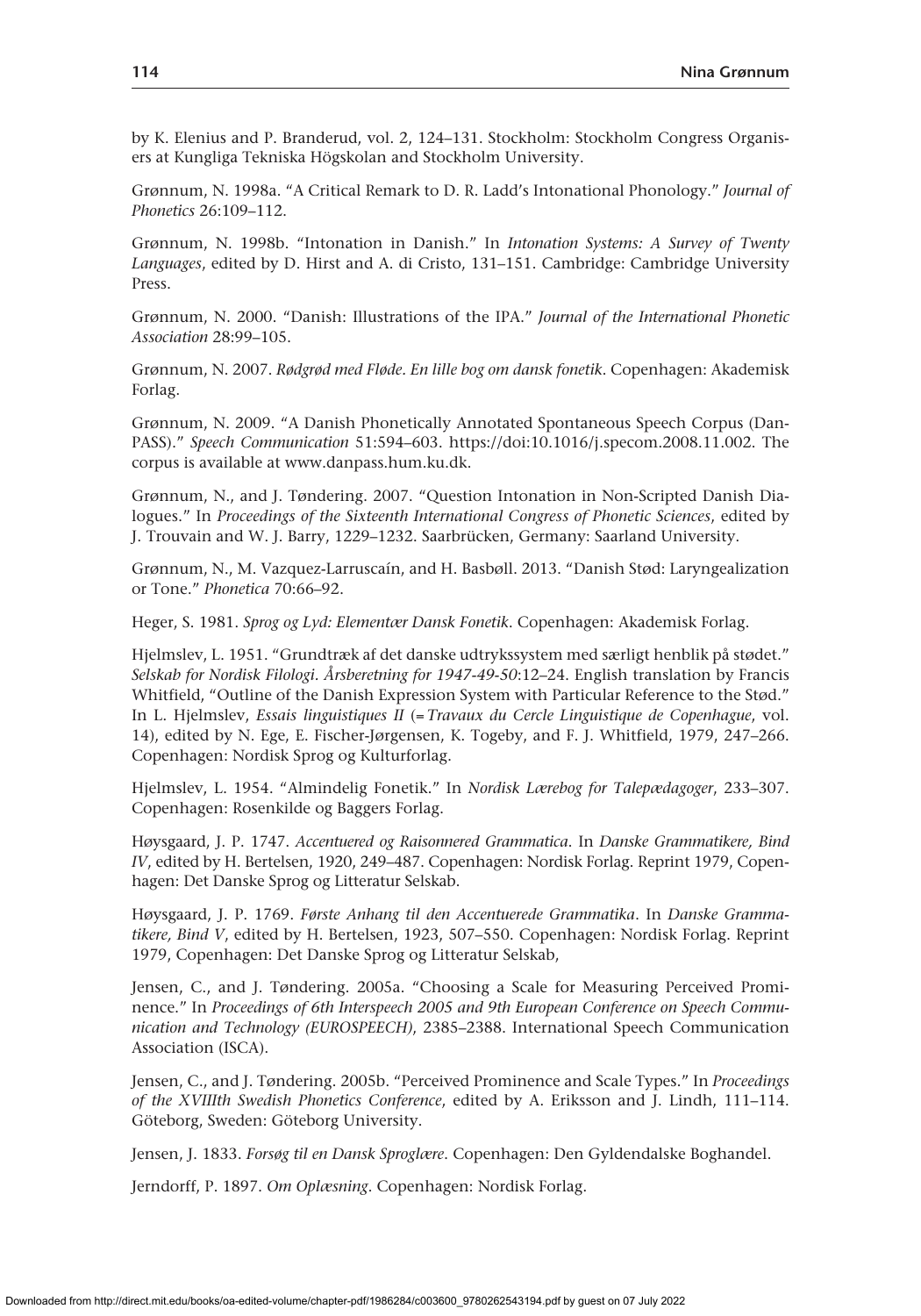Jerndorff, P. 1911. *Tale og Læsning*. Copenhagen: Nordisk Forlag.

Jespersen, O. 1897–1899. *Fonetik*. Copenhagen: Det Schubotheske Forlag.

Jespersen, O. 1934. *Modersmålets Fonetik*. Copenhagen: Gyldendal.

Ladd, D. R. 1996. *Intonational Phonology*. Cambridge: Cambridge University Press.

Ladd, D. R. 2008. *Intonational Phonology*. 2nd ed. Cambridge: Cambridge University Press.

Lambrecht, K. 1994. *Information Structure and Sentence Form: Topic, Focus, and the Mental Representation of Discourse Referents*. Cambridge: Cambridge University Press.

Liberman, M. Y., and J. Pierrehumbert. 1984. "Intonational Invariance under Changes in Pitch Range and Length." In *Language Sound Structure*, edited by M. Aronoff and R. T. Oehrle, 157–233. Cambridge, MA: MIT Press.

Lützen, Peter H. 2010. *Det Sproglige i Dansk*. Copenhagen: Dansklærerforeningens Forlag.

Mikkelsen, K. 1894. *Dansk Sproglære*. Copenhagen: Lehmann and Stages Forlag.

Möbius, B. 1993. *Ein quantitatives Modell der deutschen Intonation*. Tübingen, Germany: Max Niemeyer Verlag.

Öhman, S. E. G. 1968. "A Model of Word and Sentence Intonation." *Speech Transmission Laboratory: Quarterly Progress and Status Report*: 6–11. Stockholm: Royal Institute of Technology.

Oxenvad, E. 1937. *Vort Sprog, Bind I*. Copenhagen: Nordisk Forlag.

Petersen, N. R. 1999. "Modelling Danish Sentence and Phrase Intonation." In *Proceedings of the Fourteenth International Congress of Phonetic Sciences*, edited by J. J. Ohala, Y. Hasegawa, M. Ohala, D. Granville, and A. C. Bailey, 925–928. Berkeley: University of California Press.

Petersen, N. R. 2001. "Modelling Fundamental Frequency in First Posttonic Syllables in Danish Sentences." In *Proceedings of Eurospeech 2001 Scandinavia*, edited by P. Dalsgaard, B. Lindberg, and H. Benner, 939–943. Aalborg, Denmark: Center for Personkommunikation, Aalborg University.

Rischel, J. 1980. "Phrasenakzent als Signal des Objekts ohne 'determiner' im Dänischen." *Kopenhagener Beiträge zur germanistischen Linguistik, Sonderband 1*: 262–279.

Rischel, J. 1983. "On Unit Accentuation in Danish—and the Distinction between Deep and Surface Phonology." Special issue on prosody, edited by H. Basbøll. *Folia Linguistica* 17:51–197.

Sneedorff-Birch, F. 1835 *Dansk Retskrivningslære*. Copenhagen: J. H. Schubothe.

't Hart, J., and R. Collier 1979. "On the Interaction of Accentuation and Intonation in Dutch." In *Proceedings of the Ninth International Congress of Phonetic Sciences*, edited by N. Grønnum, E. Fischer-Jørgensen, and J. Rischel, vol. 2, 395–402.

Thorsen, N. 1978. "An Acoustical Investigation of Danish Intonation." *Journal of Phonetics* 6:151–176.

Thorsen, N. 1979. "Interpreting Raw Fundamental Frequency Tracings of Danish." *Phonetica* 36:57–78.

Thorsen, N. 1980a. "Intonation Contours and Stress Group Patterns in Declarative Sentences of Varying Length in ASC Danish." *Annual Report of the Institute of Phonetics, University of Copenhagen* 14:1–29.